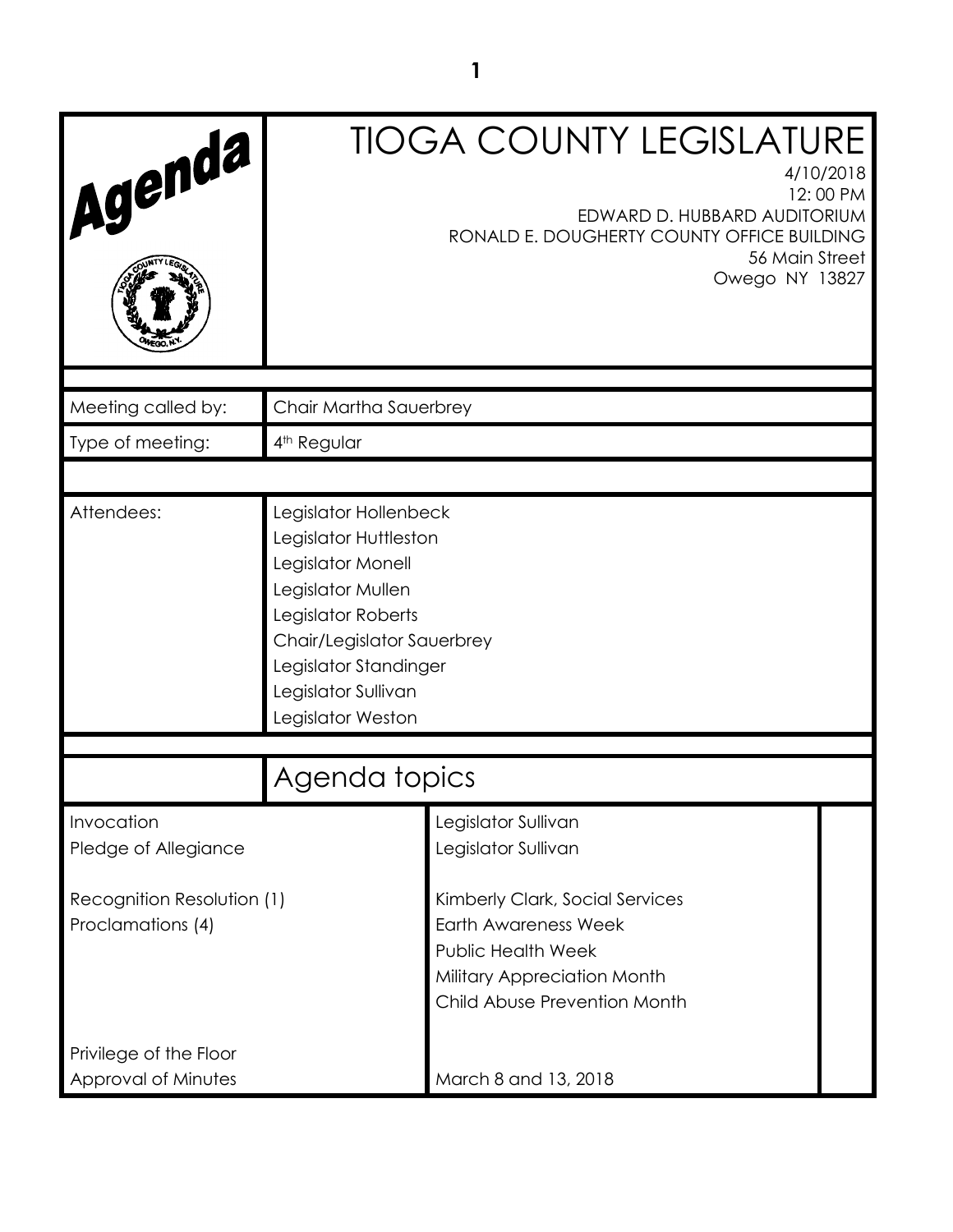| Petitions, Communications & Notices        |               |                                                                                                                                                                                                                                                                                     |       |
|--------------------------------------------|---------------|-------------------------------------------------------------------------------------------------------------------------------------------------------------------------------------------------------------------------------------------------------------------------------------|-------|
| Appointments/Reappointments                |               |                                                                                                                                                                                                                                                                                     |       |
|                                            |               |                                                                                                                                                                                                                                                                                     |       |
| <b>Reports Standing/Special Committees</b> |               |                                                                                                                                                                                                                                                                                     |       |
| <b>RESOLUTIONS:</b>                        |               | 1. Authorization to Submit Application to New York Homes and<br>Community Renewal for funding and to administer a 2018<br>New York Main Street Program for the 2018 Owego-North<br>Avenue Revitalization Program<br>2. Approve Alternatives to Incarceration 2018-2019 Service Plan |       |
|                                            |               | and Application for Funding<br>3. Approval of Tioga County Ignition Interlock Plan for                                                                                                                                                                                              |       |
|                                            |               | Compliance with Leandra's Law                                                                                                                                                                                                                                                       |       |
|                                            |               | 4. Authorize Lease for Plexicomm                                                                                                                                                                                                                                                    |       |
|                                            |               | 5. Authorize Chair of Legislature to Sign Memorandum of<br>Understanding "Raise The Age" Compliance Coalition<br>Department of Social Services                                                                                                                                      |       |
|                                            | Corporation   | 6. Appoint Member to the Tioga County Local Development                                                                                                                                                                                                                             |       |
|                                            | <b>Board</b>  | 7. Resolution Reappointing Member to Community Services                                                                                                                                                                                                                             |       |
|                                            | <b>Board</b>  | 8. Resolution Reappointing Member to Community Services                                                                                                                                                                                                                             |       |
|                                            |               | 9. Award Design Services to McFarland Johnson for Phase 4 of<br>Bridge Preventative Maintenance Project PIN 9754.28                                                                                                                                                                 |       |
|                                            |               | 10. Authorizing the Implementation and Funding in the first<br>instance 100% of the Federal Aid and State "Marchiselli"<br>Program-Aid eligible costs of a transportation Federal-Aid<br>Project and appropriating funds                                                            |       |
|                                            |               | 11. Acceptance of Statewide Interoperable Communications<br>Grant 2017 and Appropriation of Funds and Amend 2018<br><b>Budget Emergency Services</b>                                                                                                                                |       |
|                                            |               | 12. Authorize the Submission of Technical Rescue<br><b>Emergency Services</b>                                                                                                                                                                                                       | Grant |
|                                            |               | 13. Authorize the Submission of Critical Infrastructure Grant<br>Program Application (CIGP) Emergency Services                                                                                                                                                                      |       |
|                                            |               | 14. Reestablish Prior Year SHSP17 Grant and Amend 2018 Budget                                                                                                                                                                                                                       |       |
|                                            | Programs      | 15. Appropriate Funds and 2018 Budget Amendment Youth                                                                                                                                                                                                                               |       |
|                                            |               | 16. Budget Modification Veterans' Service Agenda                                                                                                                                                                                                                                    |       |
|                                            | 17. Authorize | Purchase<br>of Annuity, Transfer Funds<br>Contingency, and Amend 2018 Budget                                                                                                                                                                                                        | from  |
|                                            |               | 18. Create two (2), full-time Temporary Construction Inspector                                                                                                                                                                                                                      |       |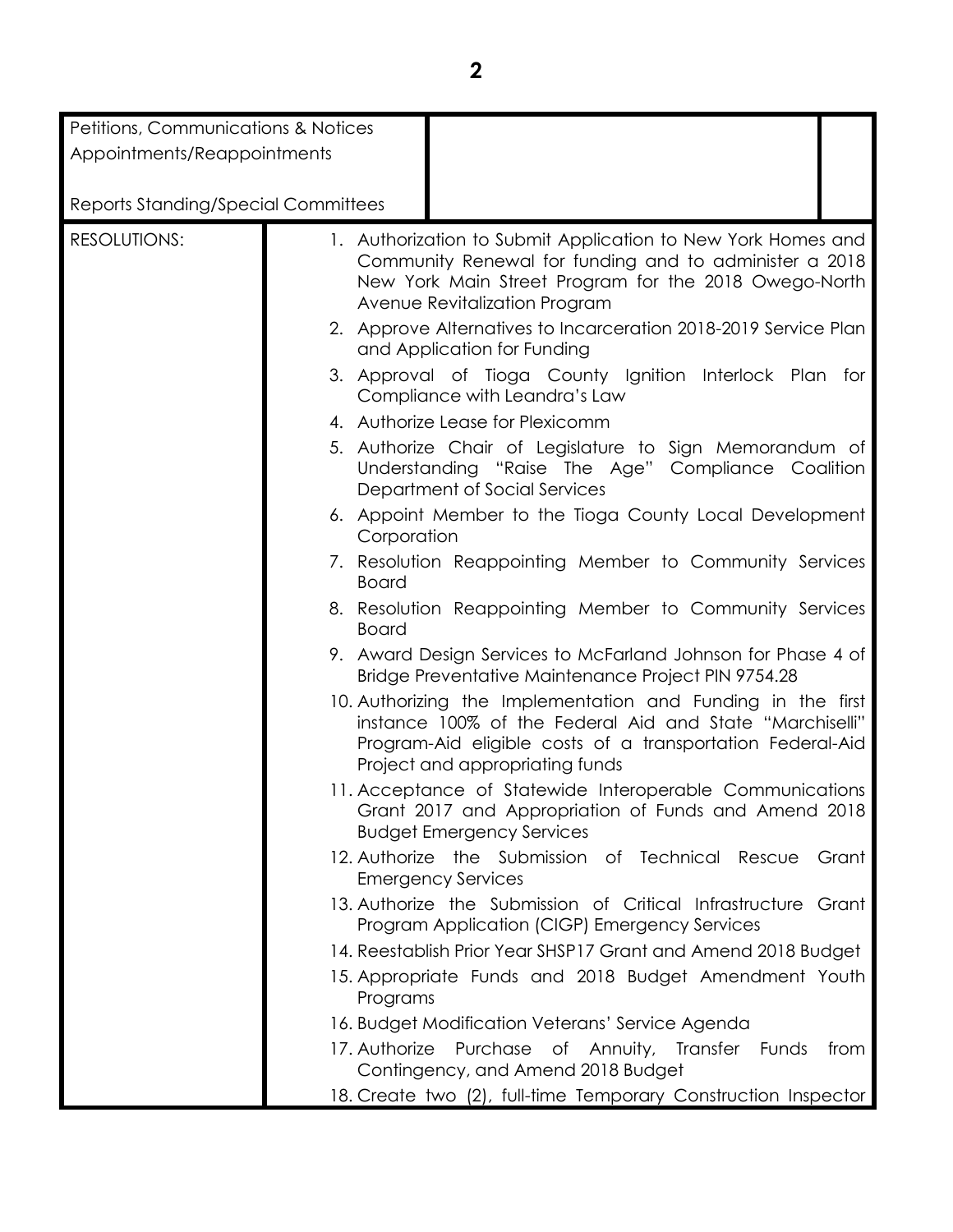| <b>Positions Public Works</b>                                          |
|------------------------------------------------------------------------|
| 19. Create and Fill Highway Worker (Seasonal) Position Public<br>Works |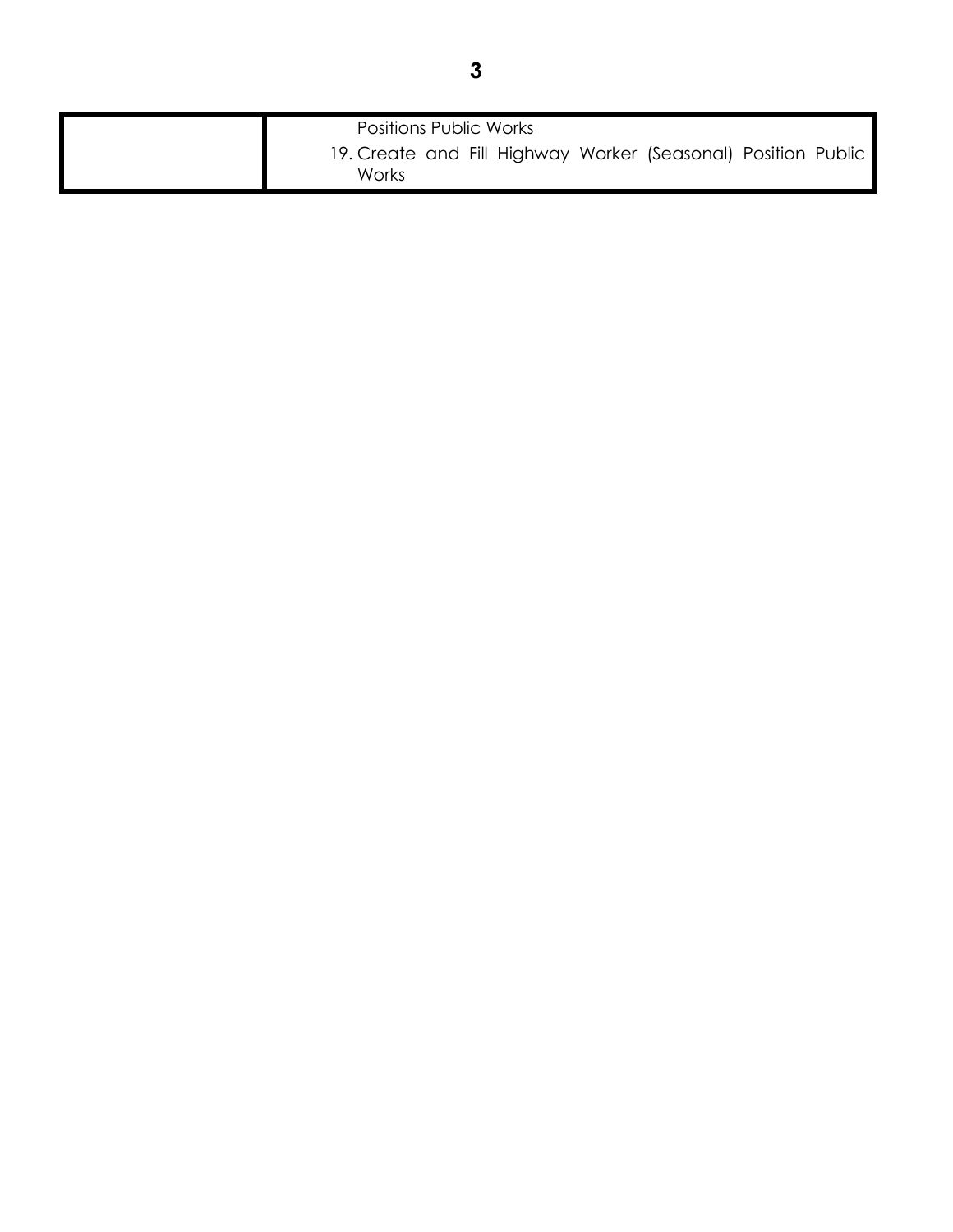## RESOLUTION NO. -18 RECOGNIZE KIMBERLY A. CLARK'S 33 YEARS OF DEDICATED SERVICE DEPARTMENT OF SOCIAL SERVICES

WHEREAS: Kimberly A. Clark began her career with the Tioga County Department of Social Services as a Community Services Worker in January 1985. In October 1987, Kim was promoted to Social Welfare Examiner, in August 1990 met the qualifications to transition to the position of Employment Specialist, Kim was promoted to Principal Social Welfare Examiner in December 1997 where she currently leads the HEAP and Energy programs within the Employment and Transitional Supports Unit; and

WHEREAS: Kimberly A. Clark has been a dedicated and loyal employee in the performance of her duties; and

WHEREAS: Kimberly A. Clark has shown the highest levels of reliability, trust, loyalty and competence in the performance of her duties; and

WHEREAS: Kimberly A. Clark will retire on April 28, 2018; now therefore be it

RESOLVED:That the Tioga County Legislature, on its own behalf, as well as on behalf of the citizens of Tioga County, express sincere gratitude to Kimberly A. Clark for her thirty-three years of dedicated and loyal service to the Tioga County Department of Social Services and its most vulnerable citizens; and be it further

RESOLVED: That this resolution be spread upon the minutes of this meeting and a certified copy be presented to this loyal, dedicated and outstanding employee, Kimberly A. Clark.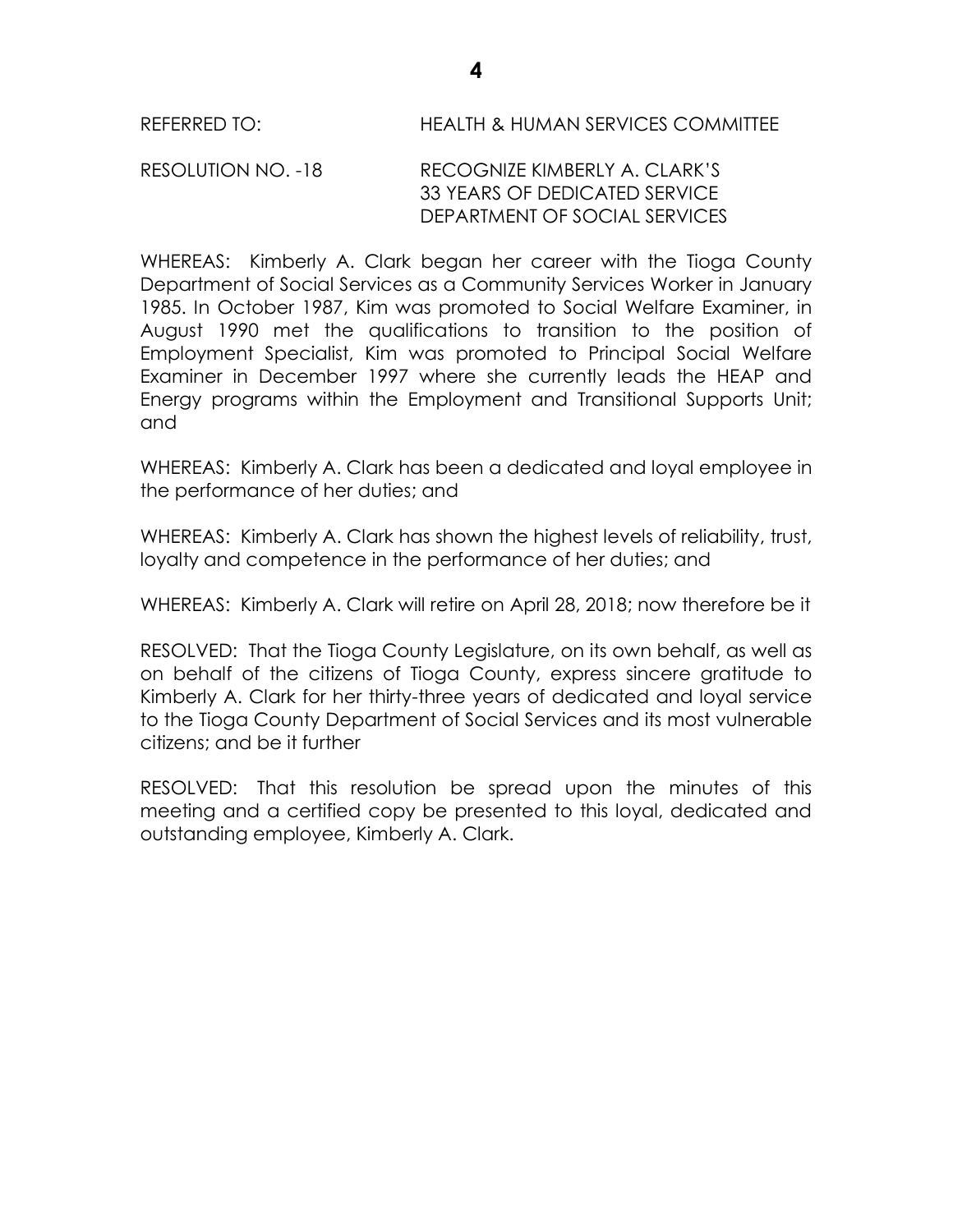### County of Tioga EXECUTIVE PROCLAMATION

WHEREAS: Tioga County recognizes that waste disposal and recycling issues have both environmental and economic costs; and

WHEREAS: These issues lessen the effectiveness of our businesses and increase pressure on the environment through loss of natural resources, harming the vitality of our communities; and

WHEREAS: Educating residents about the benefits of reducing waste, reusing and recycling efforts are essential elements in attaining sustainable community; and

WHEREAS: Educating on improper disposal of household wastes, such as chemicals, and how it increases the risk of water resources being polluted; and

WHEREAS: Each of us needs to do our part by taking personal responsibility to improve behaviors and practices by learning how we can reduce waste, reuse and recycle; and

WHEREAS: Earth Day is a worldwide event that provides an opportunity for our county to learn about waste reduction, reuse and recycling opportunities and success stories that are vital to economically and environmentally healthy communities; and

WHEREAS: Both the Tioga County Sustainability Manager and Tioga County Public Health support these initiatives; therefore

THE TIOGA COUNTY LEGISLATURE does hereby proclaim the week of April 15-22, 2018 as

## EARTH AWARENESS WEEK

And urges all residents to take steps to educate themselves, their families, and the community about the role of reduction, reuse and recycling in the environmental and economic health of our community.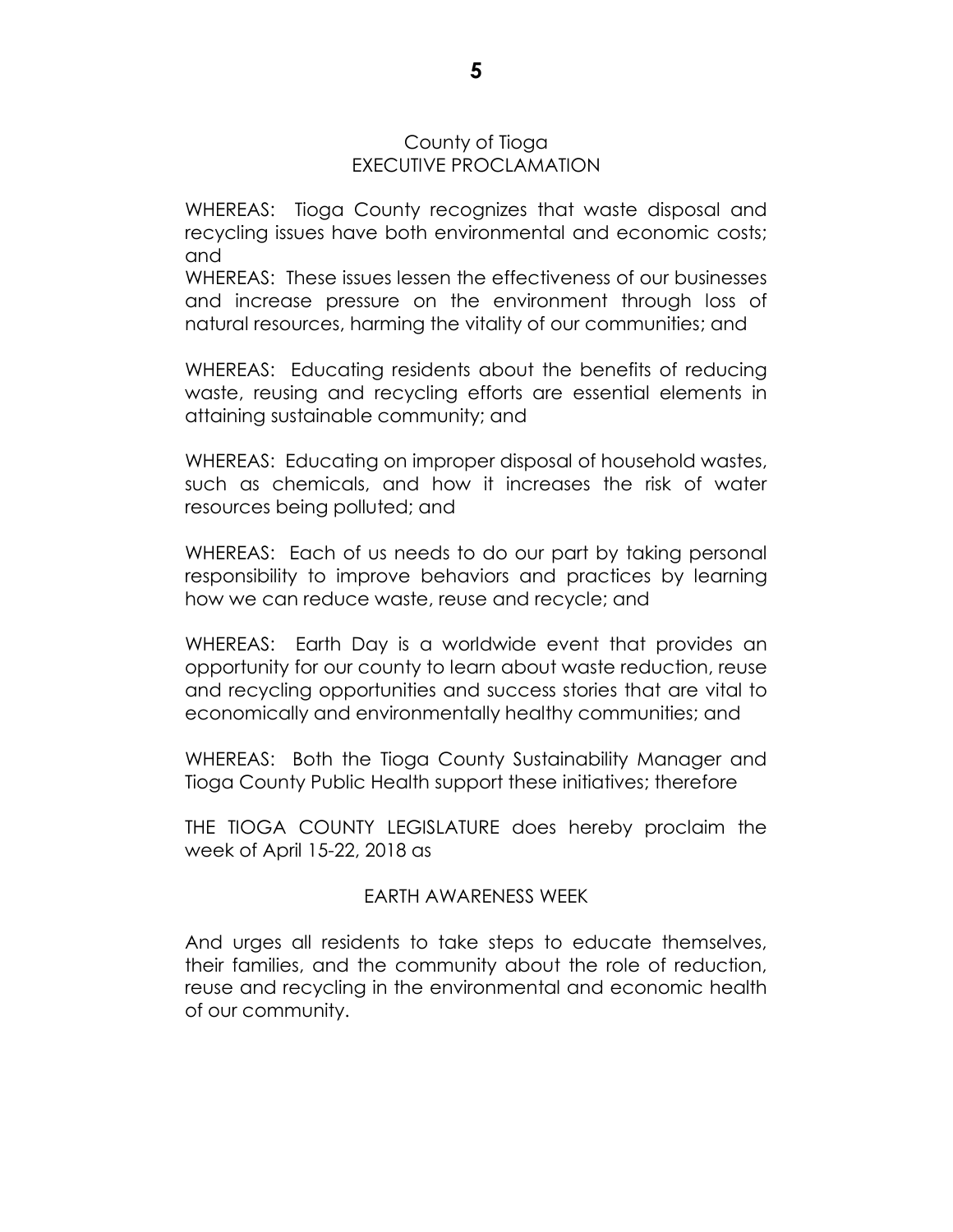### **County of Tioga EXECUTIVE PROCLAMATION**

WHEREAS: The people of Tioga County benefit every day from the efforts of the public health workforce when eating at restaurants, drinking tap water, and learning about prevention of deadly diseases; and

WHEREAS: Public health activities protect Tioga County residents from infectious and chronic diseases, environmental and workplace hazards, unintentional injuries and violence; and

WHEREAS: Educating people about the benefits of healthy behaviors is an essential element in attaining good health and preventing premature illness and death; and

WHEREAS: Public health efforts alone cannot accomplish the goal of a healthier Tioga County without cooperation and partnership with communities and individuals; and

WHEREAS: Each of us needs to do our part by taking personal responsibility to improve behaviors by not using tobacco, making time for regular, safe physical activity and eating more fruits and vegetables in order to prevent disease; and

WHEREAS: National Public Health Week provides an opportunity for our county to learn about public health concerns and success stories that are vital to healthy communities, such as immunizing against infectious diseases, maintaining good nutritional standards, ensuring safe living conditions, preventing lead poisoning and providing good prenatal care; and

WHEREAS: The residents of Tioga County recognize the essential role public health plays in their everyday lives; therefore

THE TIOGA COUNTY LEGISLATURE does hereby proclaim the week of

### **April 2-8 2018, as PUBLIC HEALTH WEEK**

And urges all residents to take steps to educate themselves, their families, and the community about the role of public health in our community.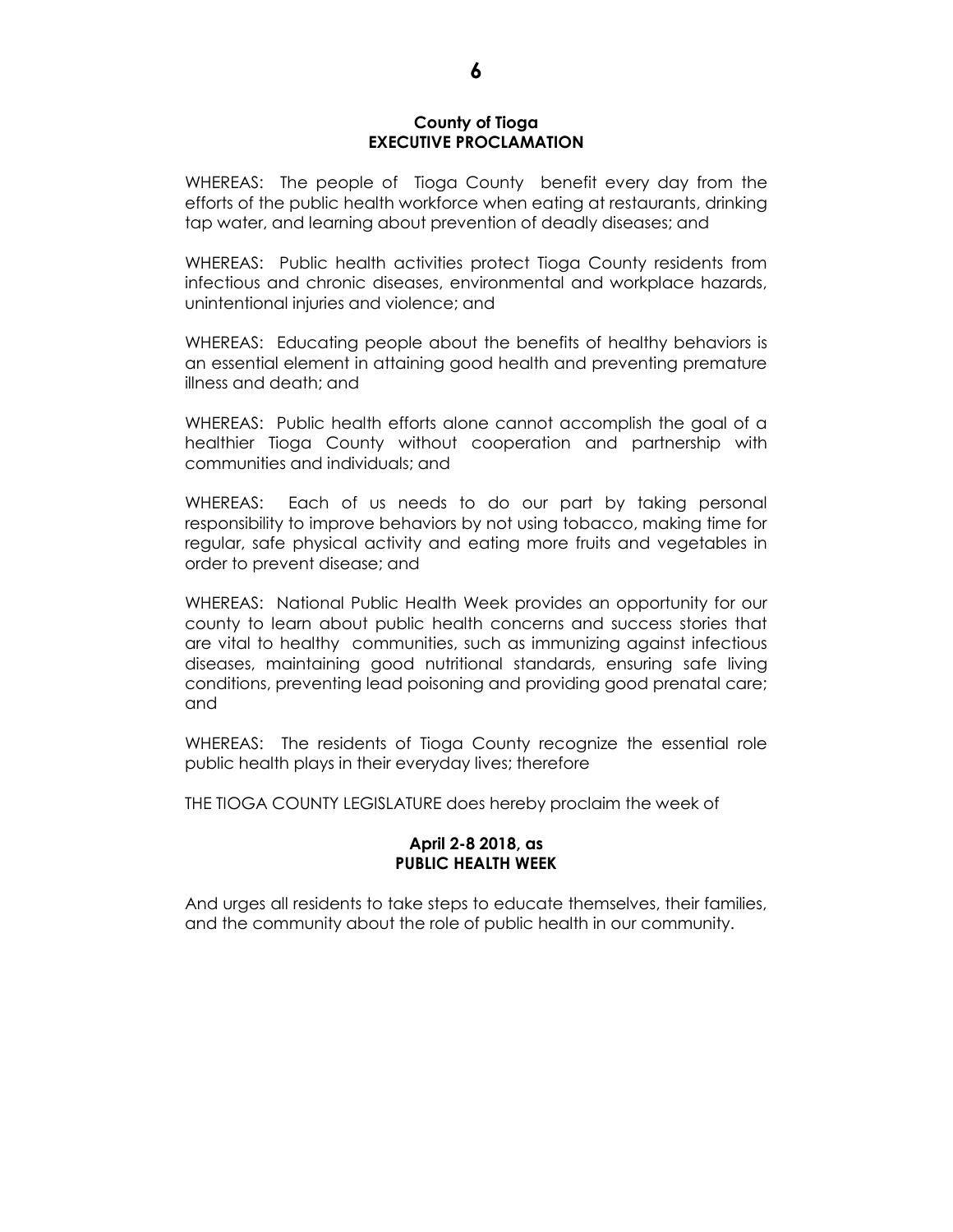## PROCLAMATION

# MAY 2018 AS MILITARY APPRECIATION MONTH IN TIOGA COUNTY

WHEREAS: May is National Military Appreciation Month; and

WHEREAS: Tioga County has 4,623 veterans living here who contribute significantly to the economy of said County in that they receive \$17,919,000 in Veterans Administration benefits annually; and

WHEREAS: We currently have many young men and women from Tioga County serving in the Reserves and National Guard and on active duty in the Armed Forces of the United States in addition to the veterans living here; and

WHEREAS: To recognize their service and sacrifice by the wearing of red on Fridays in the month of May which stands for "**R**emember **E**veryone **D**eployed"; therefore

THAT THE TIOGA COUNTY LEGISLATURE does proclaim

May 2018 as Military Appreciation Month in Tioga County

and further proclaim that

Fridays in May as "Wear RED Fridays"

and that County employees be encouraged to wear Red as our way to honor and thank all Veterans, Active Duty, Reservists and Guardsmen for their service to their Country.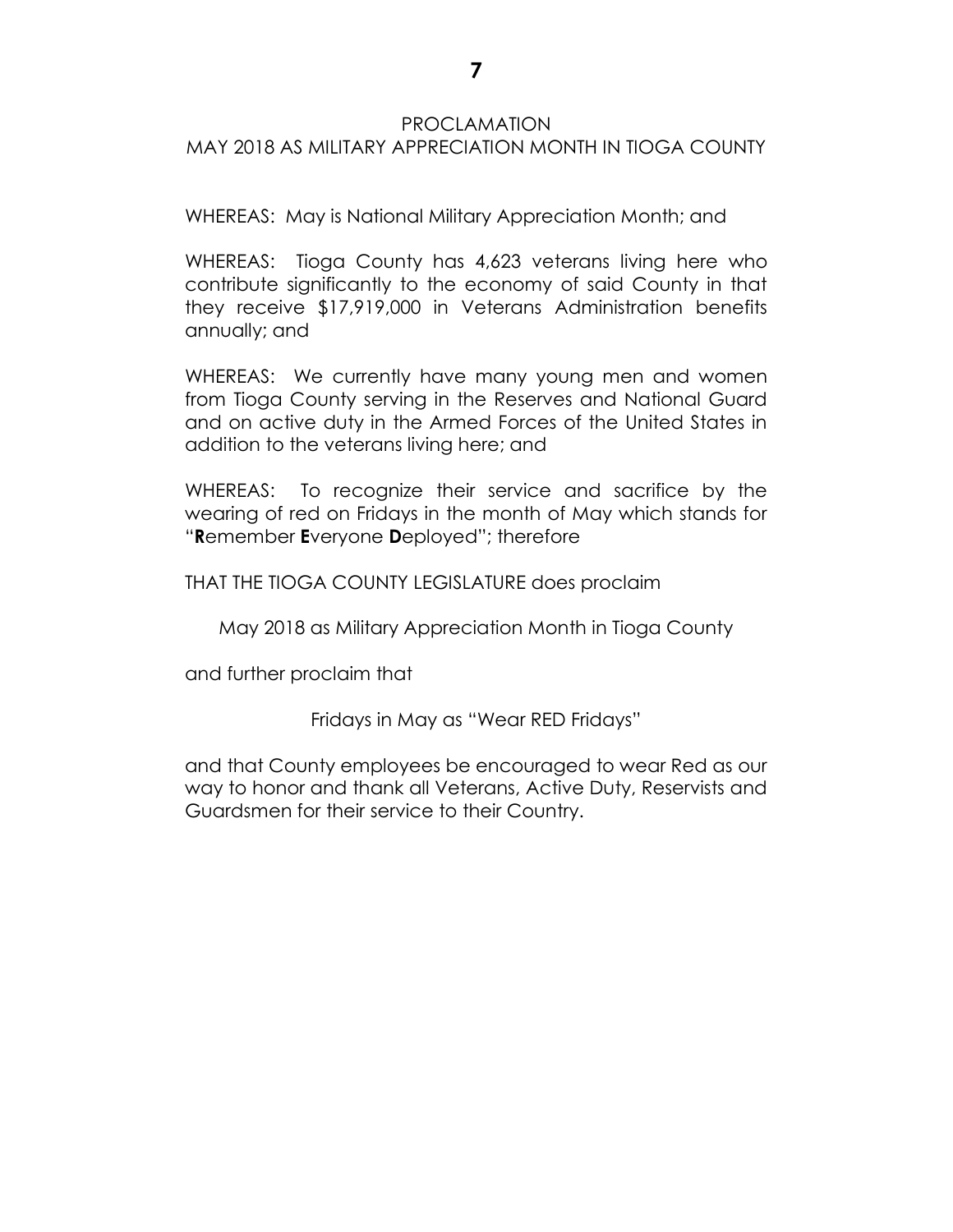# **CHILD ABUSE PREVENTION MONTH PROCLAMATION**

WHEREAS: The Tioga County Department of Social Services received 1,154 reports of alleged abuse/neglect involving 2,396 children in 2017; and

WHEREAS: Child abuse is a community problem and finding solutions depends on the involvement among people throughout the community; and

WHEREAS: The effects of child abuse are felt by whole communities, and need to be addressed by the entire community; and

WHEREAS: Effective child abuse prevention programs succeed because of partnerships created among social service agencies, schools, religious and civic organizations, law enforcement agencies, and the business community; and

WHEREAS: Programs like Cornell Cooperative Extension, Lourdes PACT, Catholic Charities, Hillside's Regional Permanency Center, and Finger Lakes Parenting Network offer support and educational services to families so families can help their child achieve his/her full potential within the community; and

WHEREAS: All citizens should become more aware of the negative effects of child abuse and prevention activities within the community, and become involved in supporting parents and families so that children can live in safe, nurturing homes; now therefore

THE TIOGA COUNTY LEGISLATURE, does hereby proclaim April 2018 as

# **CHILD ABUSE PREVENTION MONTH**

in Tioga County and call upon all citizens, community agencies, religious organizations, medical facilities, and businesses to increase their participation in our efforts to ensure that all children are raised in safe, nurturing families, thereby strengthening the communities in which we live.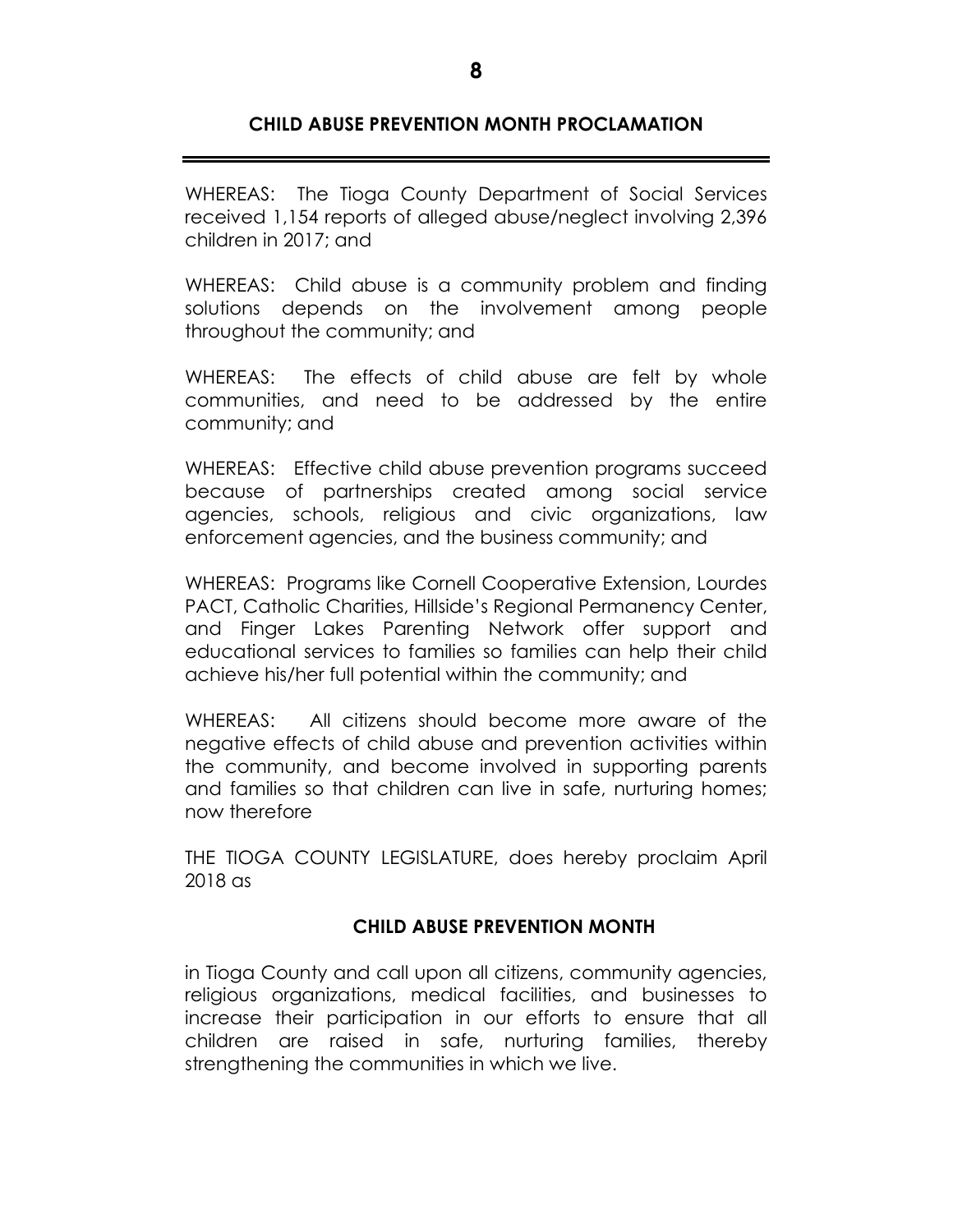# REFERRED TO: ED&P COMMITTEE

RESOLUTION NO. -18 AUTHORIZATION TO SUBMIT APPLICATION TO NEW YORK HOMES AND COMMUNITY RENEWAL FOR FUNDING AND TO ADMINISTER A 2018 NEW YORK MAIN STREET PROGRAM FOR THE 2018 OWEGO – NORTH AVENUE REVITALIZATION PROGRAM

WHEREAS: Per Resolution 94-14, Tioga County Economic Development and Planning desires to apply for up to \$500,000.00 in financial assistance through the 2018 Consolidated Funding Application under the 2018 New York Main Street Program; and

WHEREAS: The application proposes funding to assist property owners to complete interior and exterior building renovations to targeted, contiguous downtown "main street" buildings including 53 through 88 North Avenue and 177 and 185 Main Street from the Main Street area along North Avenue to Temple Street in the downtown central business district of the Village of Owego; and

WHEREAS: The proposed funding will contribute to the ongoing community revitalization efforts; and

WHEREAS: The grant application requires that the applicant obtain the approval and endorsement of the governing body of the municipality making application and in which the project will be located; and

WHEREAS: The Village of Owego is in support of this application to the 2018 New York Main Street program for revitalization of commercial and residential properties that make up the "Main Street" including 53 through 88 North Avenue and 177 and 185 Main Street from the Main Street area along North Avenue to Temple Street in the downtown central business district of the Village of Owego; therefore be it

RESOLVED: That the Tioga County Legislature approves and endorses the 2018 New York Main Street Program grant application for assistance prepared and to be submitted by the Tioga County Economic Development and Planning Office.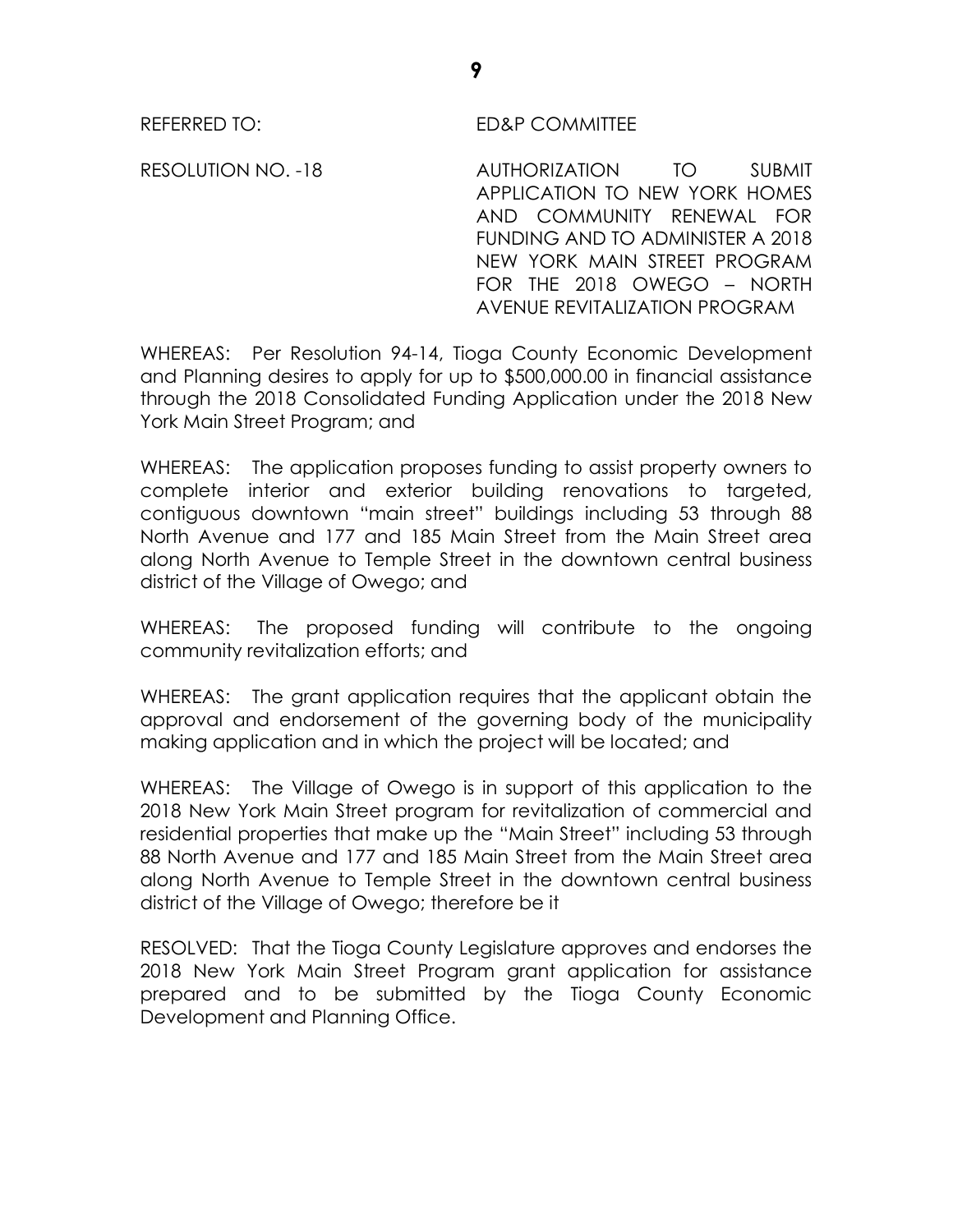REFERRED TO: PUBLIC SAFETY COMMITTEE

RESOLUTION NO. -18 APPROVE ALTERNATIVES TO INCARCERATION 2018-2019 SERVICE PLAN AND APPLICATION FOR FUNDING

WHEREAS: The Alternatives to Incarceration Service Plan for 2018 -2019 will be presented to the Alternatives To Incarceration Board on April 19, 2018; and

WHEREAS: The Alternatives to Incarceration Programs in Tioga County for PreTrial Release and Community Service have a long standing tradition of being an effective tool to reduce the amount of inmates in the Tioga County Jail; therefore if the ATI Board approves the proposed plan, the Tioga County Legislature will also support it; therefore be it

RESOLVED: That the Tioga County Legislature approves the Alternatives to Incarceration Service Plan for the time period of 7/1/2018 to 6/30/2019 and submit same to the NYS Division of Criminal Justice Services and Office of Probation and Correctional Alternatives to continue state-grant funding for Pre-Trial Release, Community Service, and Specialized Treatment.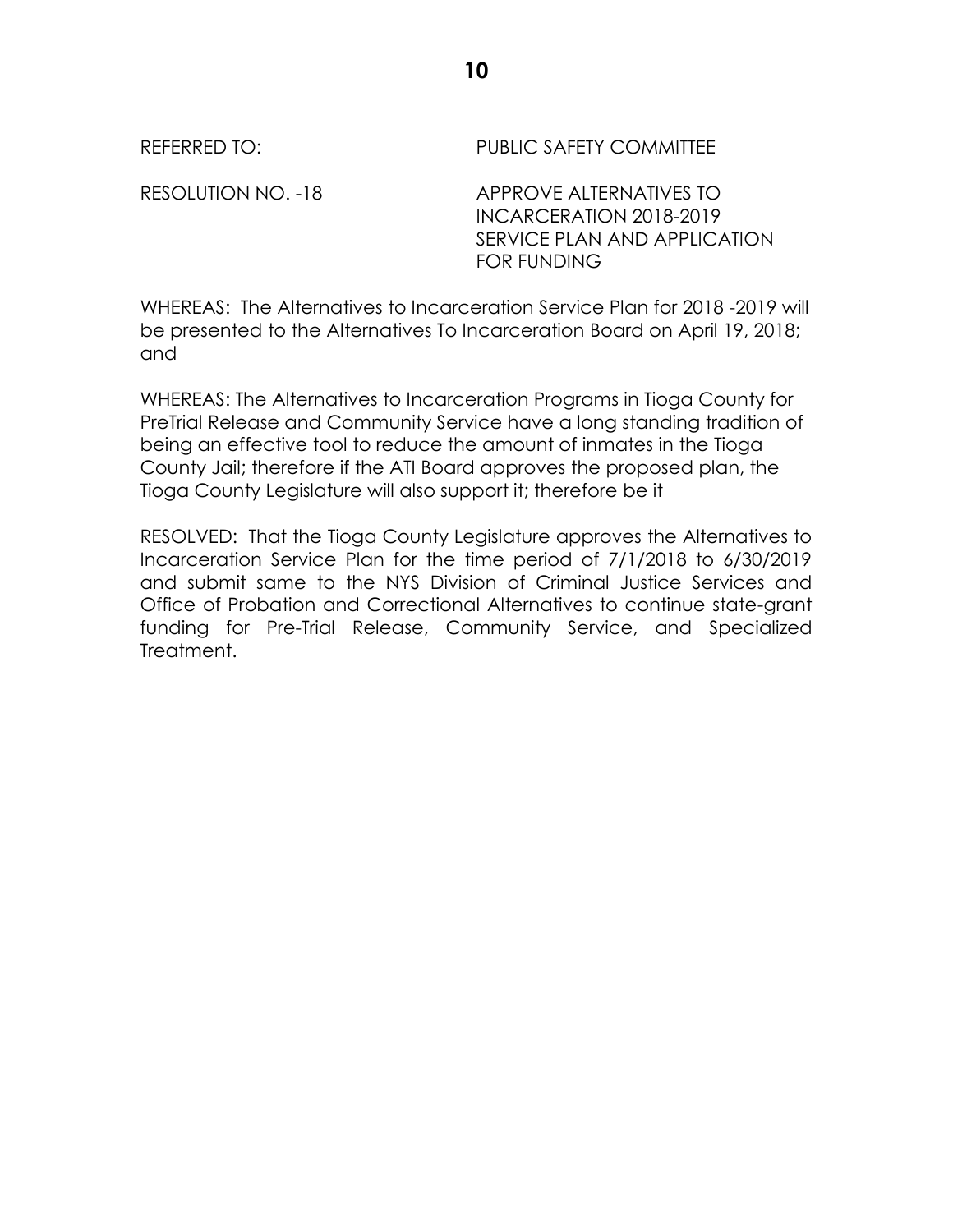# REFERRED TO: PUBLIC SAFETY COMMITTEE

RESOLUTION NO. -18 APPROVAL OF TIOGA COUNTY IGNITION INTERLOCK PLAN FOR COMPLIANCE WITH LEANDRA'S LAW

WHEREAS: The provisions of Vehicle and Traffic Law Section 1198, and 9 NYCRR Section 358 known as Leandra's Law, requires additional county services for the monitoring of ignition interlock devices for all DWI convictions; and

WHEREAS: Tioga County originally submitted a plan on June 3, 2010 to be in compliance with the rules and regulations of New York State Office of Probation and Correctional Alternatives that requires all Counties to establish an Ignition Interlock Program Plan; and

WHEREAS: Article 9 NYCRR Section 358 was amended in November 2017, now Tioga County has modified our plan to come into compliance with the changes in the statute; therefore be it

RESOLVED: That the Tioga County Legislature hereby adopts the Tioga County Ignition Interlock Addendum plan created in January 2018 and effective on April 2, 2018.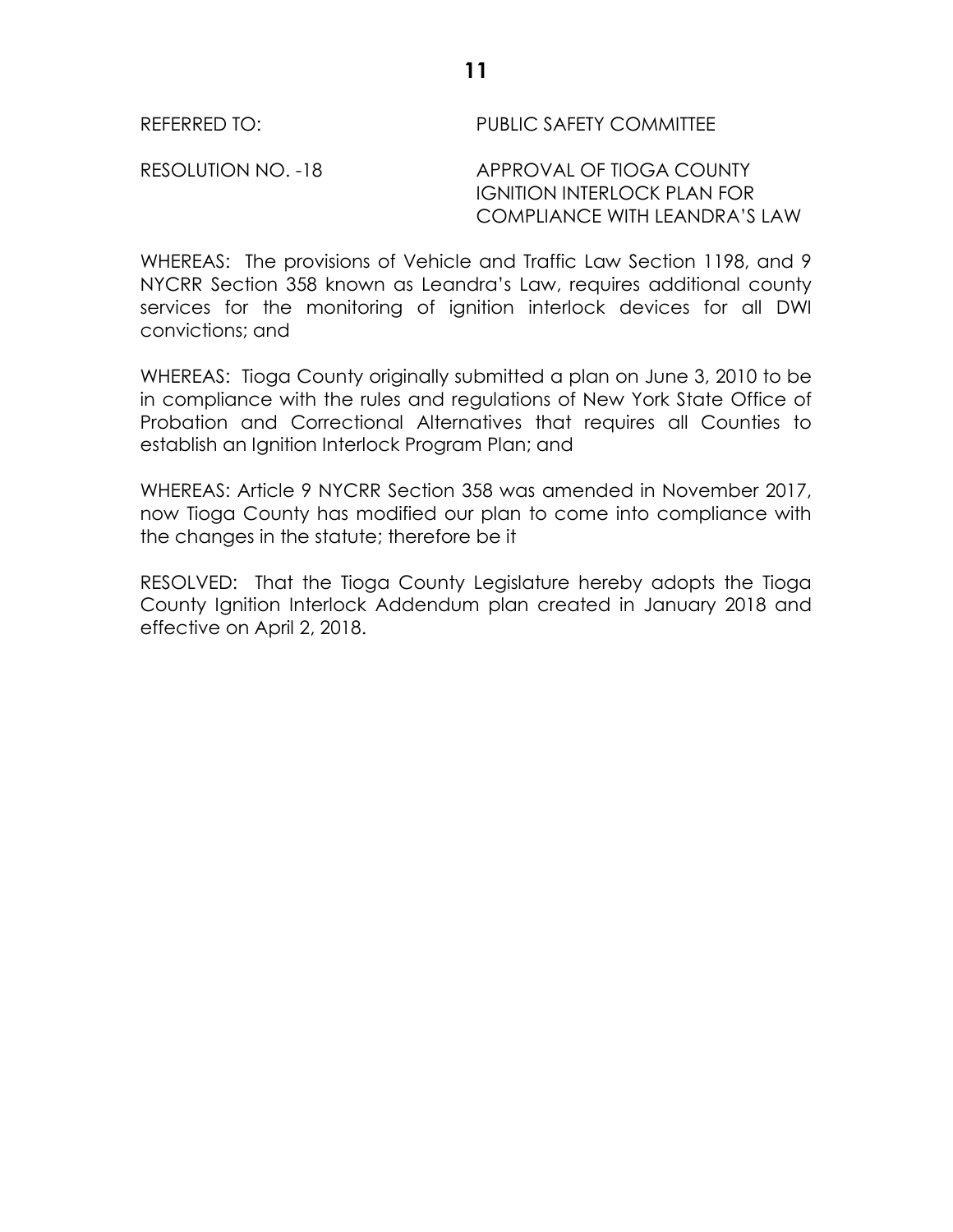### REFERRED TO: INFORMATION TECHNOLOGY

RESOLUTION NO. –18 AUTHORIZE LEASE FOR PLEXICOMM

WHEREAS: The Tioga County Legislature recognizes the importance of quality Internet services for businesses and residents within the county borders; and

WHEREAS: The ITCS department has helped facilitate that development through work with Southern Tier Network, providing a "POP" (Point of Presence) location in the County data center that can be utilized by providers to connect to the Southern Tier Network middle-mile fiber optic network; and

WHEREAS: The provider Plexicomm has approached the County to lease space to place a data rack and establish a connection to Southern Tier Network at a rate of \$200 per month for a lease term of 15 years in accordance with Local Law 4 of 2001; and

WHERAS: Plexicomm has also approached the County to lease one pair of fiber optic cable strands owned by the County between the 56 Main Street building at Ballou Road communications tower, where Plexicomm has existing equipment in place, at a rate of \$100 per month for a lease term of 15 years in accordance with Local Law 4 of 2001; and

WHEREAS: A contract has been submitted, reviewed and approved by ITCS and the County Attorney for the above service; therefore be it

RESOLVED: That the Chair of the Tioga County Legislature is hereby authorized to sign the associated lease agreement with Plexicomm at a rate of \$300 per month for a lease term of 15 years in accordance with Local Law 4 of 2001.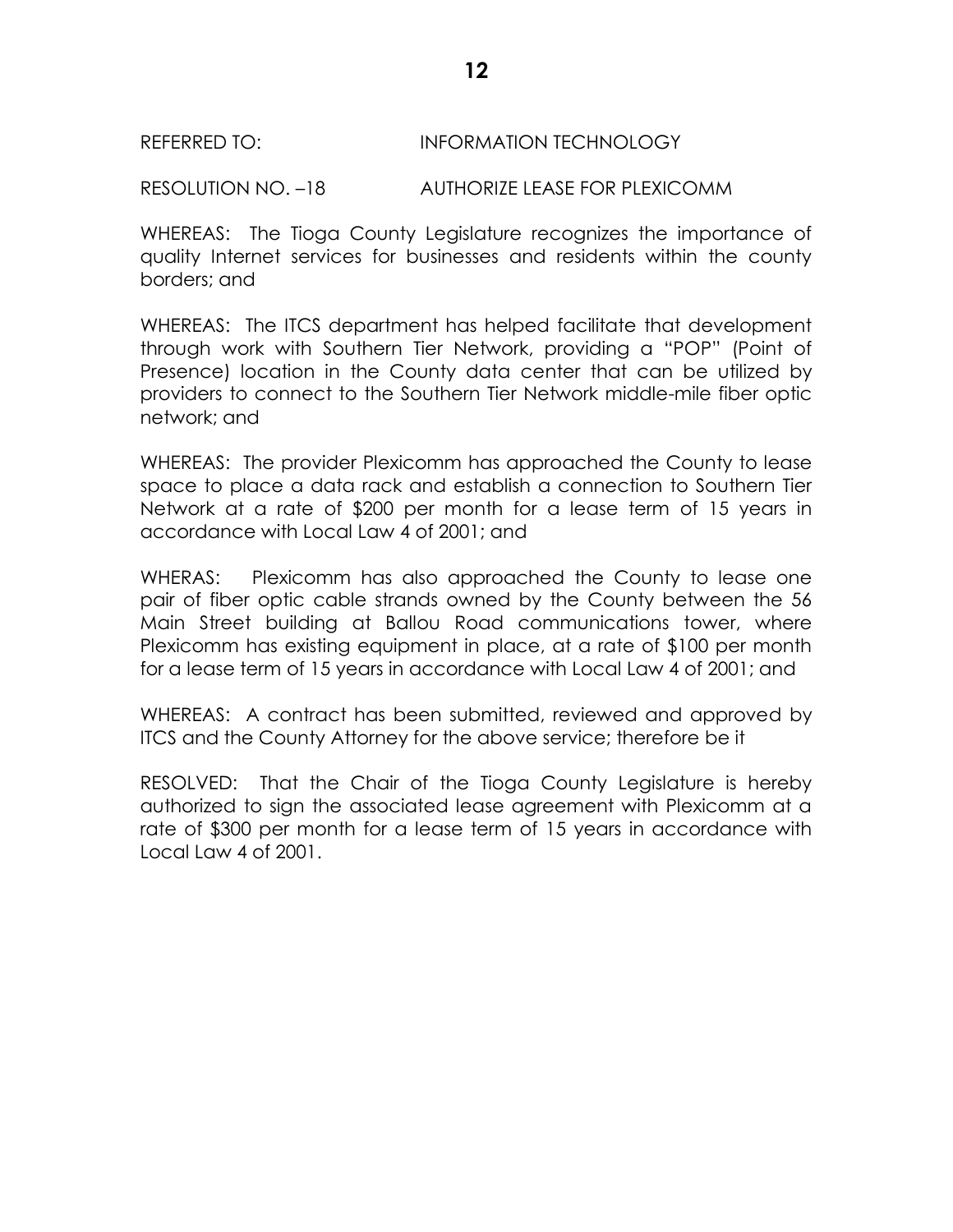RESOLUTION NO. –18 AUTHORIZE CHAIR OF LEGISLATURE TO SIGN MEMORANDUM OF UNDERSTANDING "RAISE THE AGE" COMPLIANCE COALITION DEPARTMENT OF SOCIAL SERVICES

WHEREAS: On April 10, 2017, Governor Cuomo signed into law "Raise the Age" legislation that was included as part of the State Budget; and

WHEREAS: The vast majority of cases of 16 and 17-year-olds charged with criminal offenses will ultimately be heard in the Family Court, either originating there or being transferred there from a new Youth Part of the adult criminal court/superior court; and

WHEREAS: These "Raise the Age" detention provisions will create challenges for the counties of New York State, in attempting to comply with the edicts of same; and

WHEREAS: The municipalities share a common interest in developing "Raise the Age" Compliance resources, procedures and protocols; and

WHEREAS: The Municipalities are acting in accordance with section 119-o of the New York State General Municipal Law, to cooperatively create a "Raise the Age" Compliance Coalition for fulfilling their respective public purposes, needs, objectives and programs; therefore be it

RESOLVED: That the Chair of the Legislature is authorized to act on behalf of Tioga County to sign the Memorandum of Understanding with the intention of working collaboratively on the following project of mutual benefit: Retention of expert professional consulting services and identification of proposed contract deliverables, fees and expenses for the municipalities related to compliance with the detention mandates created by the "Raise the Age" legislation; and be it further

RESOLVED: That the Chair of the Legislature is authorized to sign any contracts or agreements between Tioga County and any third-party subcontractor necessary to complete the "Raise the Age" legislation, subject to the approval of the County Attorney.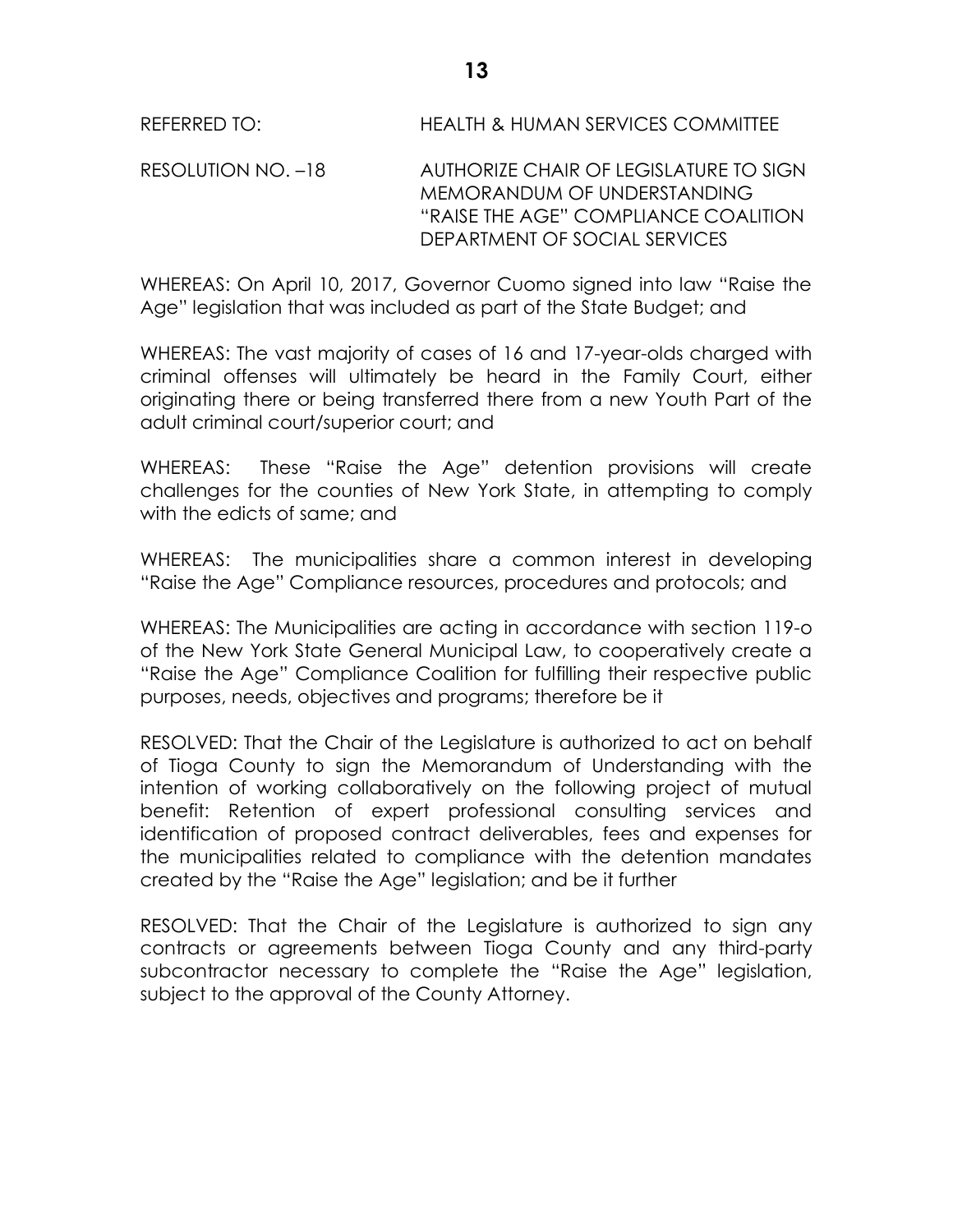# RESOLUTION NO. -18 APPOINT MEMBER TO THE TIOGA COUNTY LOCAL DEVELOPMENT CORPORATION

WHEREAS: Eva Mae Musgrave's term on the Tioga County Local Development Corporation expires as of March 31, 2018; and

WHEREAS: Eva Mae Musgrave has expressed her desire to resign from the Tioga County Local Development Corporation as of March 31, 2018; and

WHEREAS: The Tioga County Local Development Corporation Board of Directors has found David Astorina willing and able to fill said vacancy; therefore be it

RESOLVED: That the Tioga County Legislature hereby appoints David Astorina to fill said vacancy and serve a 3 year term of 04/01/18 - 03/31/21.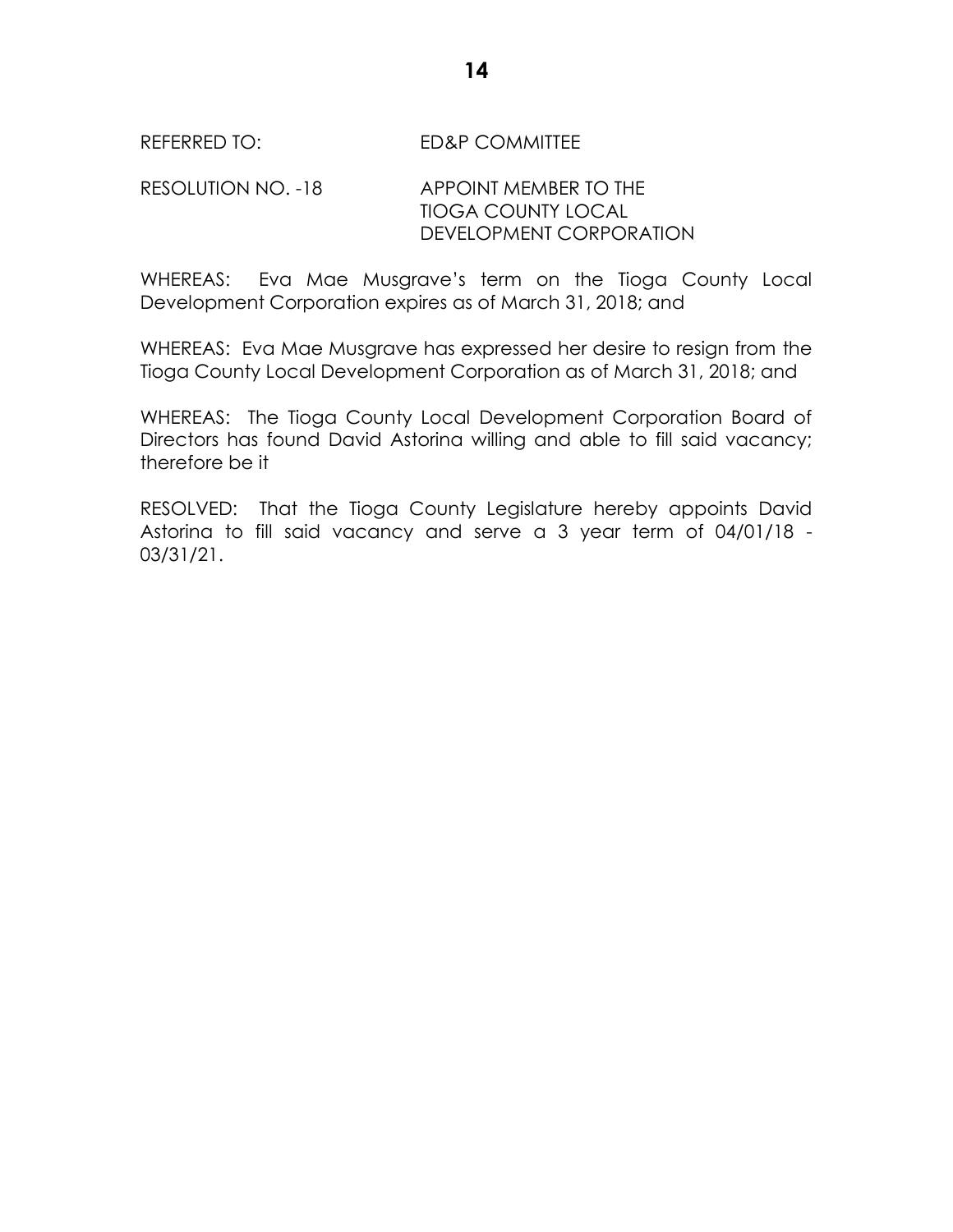REFERRED TO: HEALTH & HUMAN SERVICES COMMITTEE

RESOLUTION NO. -18 RESOLUTION REAPPOINTING MEMBER TO COMMUNITY SERVICES BOARD

WHEREAS: Christine Schweitzer's appointment to the Community Services Board will expire on March 31, 2018; and

WHEREAS: The Community Services Board has recommended Christine's reappointment; and

WHEREAS: Section Article 41.11 (d) of the Mental Hygiene Law allows counties to determine the length of term of Community Services Board members; therefore be it

RESOLVED: That Christine Schweitzer be reappointed to the Community Services Board, for term starting April 1, 2018 and ending March 31, 2022.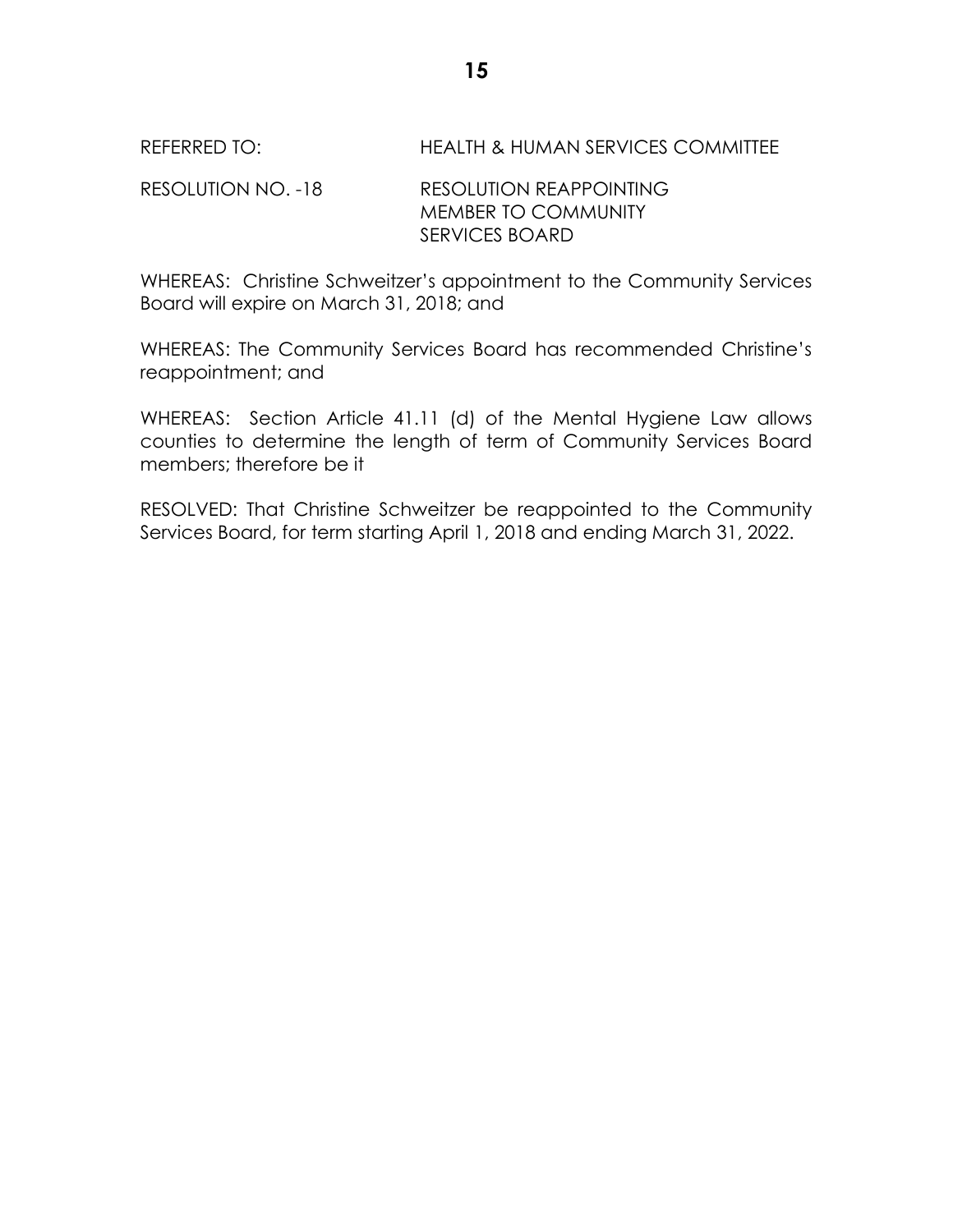REFERRED TO: HEALTH & HUMAN SERVICES COMMITTEE

RESOLUTION NO. -18 RESOLUTION REAPPOINTING MEMBER TO COMMUNITY SERVICES BOARD

WHEREAS: Denise Brown's appointment to the Community Services Board will expire on March 31, 2018; and

WHEREAS: The Community Services Board has recommended Denise's reappointment; and

WHEREAS: Section Article 41.11 (d) of the Mental Hygiene Law allows counties to determine the length of term of Community Services Board members; therefore be it

RESOLVED: That Denise Brown be reappointed to the Community Services Board, for term starting April 1, 2018 and ending March 31, 2022.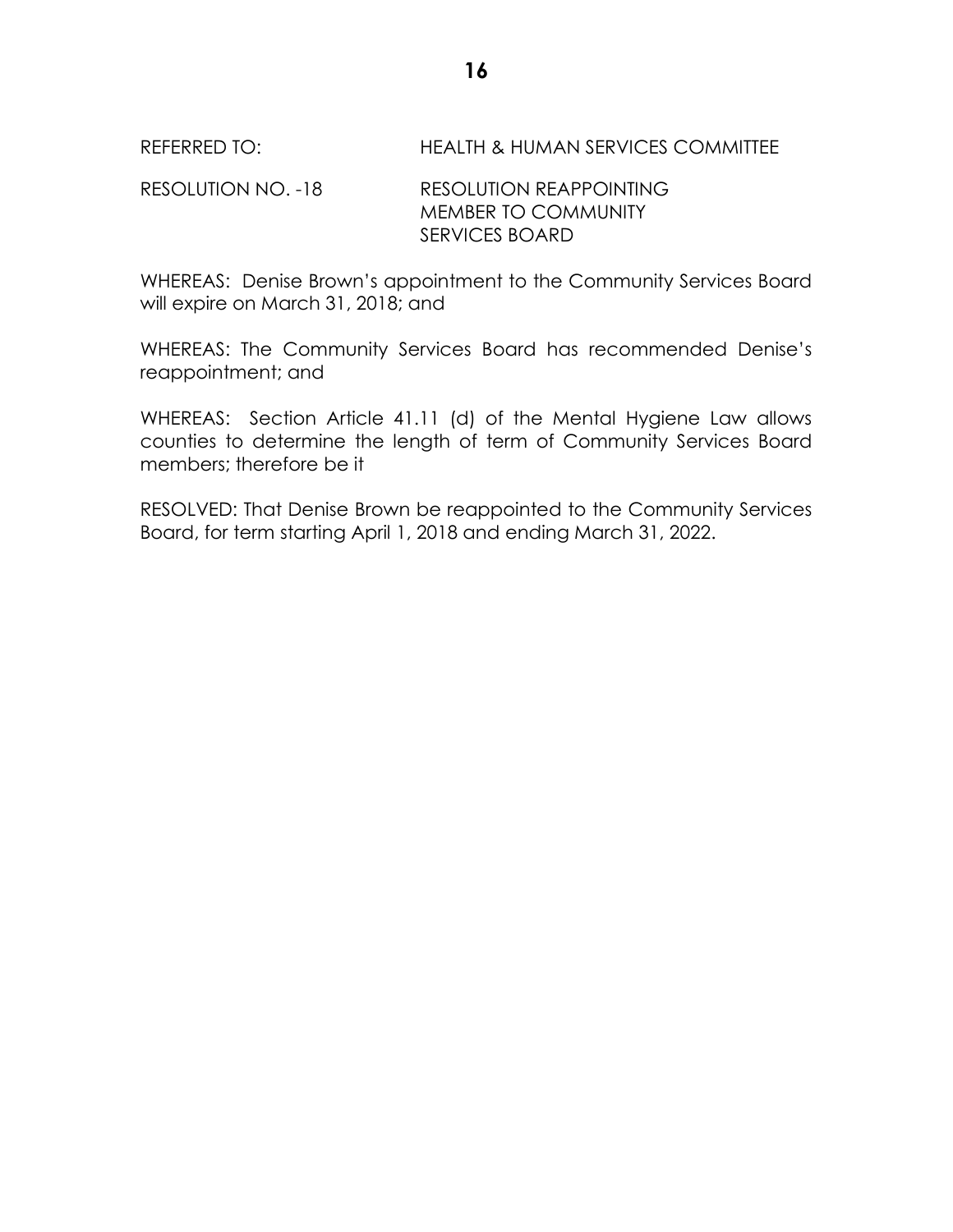| REFERRED TO:       | <b>PUBLIC WORKS COMMITTEE</b>                                                                                                 |
|--------------------|-------------------------------------------------------------------------------------------------------------------------------|
| RESOLUTION NO. -18 | AWARD DESIGN SERVICES TO<br>MCFARLAND JOHNSON FOR<br>PHASE 4 OF BRIDGE PREVENTATIVE<br><b>MAINTENANCE PROJECT PIN 9754.28</b> |

WHEREAS: The Preventative Maintenance Bridge Program has been placed on the FHWA Program and will have several phases; and

WHEREAS: McFarland Johnson, Binghamton NY did the design for Phase I, Phase 2, and Phase 3 for this project; and

WHEREAS: The Commissioner of Public Works received a Phase 4 proposal for design services for this project from McFarland Johnson, Binghamton NY; and

WHEREAS: The proposal for this bridge came in at \$29,372; therefore be it

RESOLVED: That the Tioga County Legislature award the design services contract for Phase 4 of the Preventative Maintenance Project to McFarland Johnson, Binghamton NY not to exceed \$29,372 to be paid out of the Bridge Projects Account D5110.540050.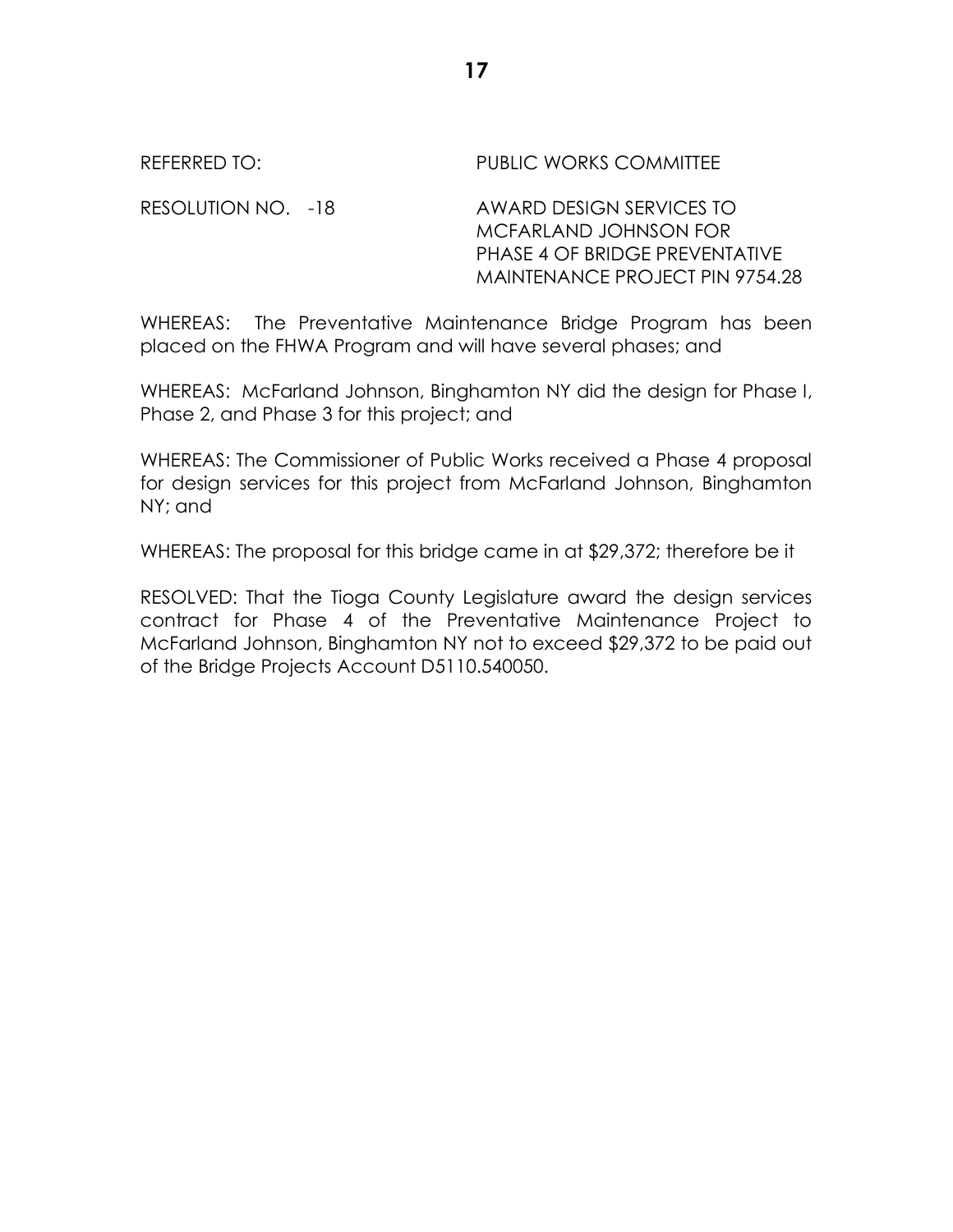REFERRED TO: PUBLIC WORKS COMMITTEE

RESOLUTION NO. -18 AUTHORIZING THE IMPLEMENTATION AND FUNDING IN THE FIRST INSTANCE 100% OF THE FEDERAL AID AND STATE "MARCHISELLI" PROGRAM-AID ELIGIBLE COSTS OF A TRANSPORTATION FEDERAL-AID PROJECT AND APPROPRIATING **FUNDS** 

WHEREAS: A project for the Tioga County Bridge Maintenance Program – Phase 4 - (2018), PIN 9754.28 (the "Project") is eligible for funding under Title 23 US Code, as amended, that calls for the apportionment of the costs of such program to be borne at the ratio of 80% Federal funds and 20% non-Federal funds; and

WHEREAS: The County of Tioga desires to advance the Project by making a commitment of 100% of the Federal and non-Federal share of the costs of the Preliminary Engineering / Design work;

NOW THEREFORE, the Tioga County Legislature, duly convened does hereby

RESOLVED: That the Tioga County Legislature hereby approves the above-subject project; and it is hereby further

RESOLVED: That the Tioga County Legislature hereby authorizes the County of Tioga to pay in the first instance 100% of the Federal and non-Federal share of the cost of the Preliminary Engineering / Design work for the Project or portions thereof; and it is hereby further

RESOLVED: That the sum of \$40,000 is hereby appropriated from the Bridge Projects Account D5110.540050; and made available to cover the cost of participation in the above phase of the Project; and it is hereby further

RESOLVED: That in the event the full Federal and non-Federal share costs of the project exceeds the amount appropriated above, the Tioga County Legislature shall convene as soon as possible to appropriate said excess amount immediately upon notification by the New York State Department of Transportation thereof, and it is hereby further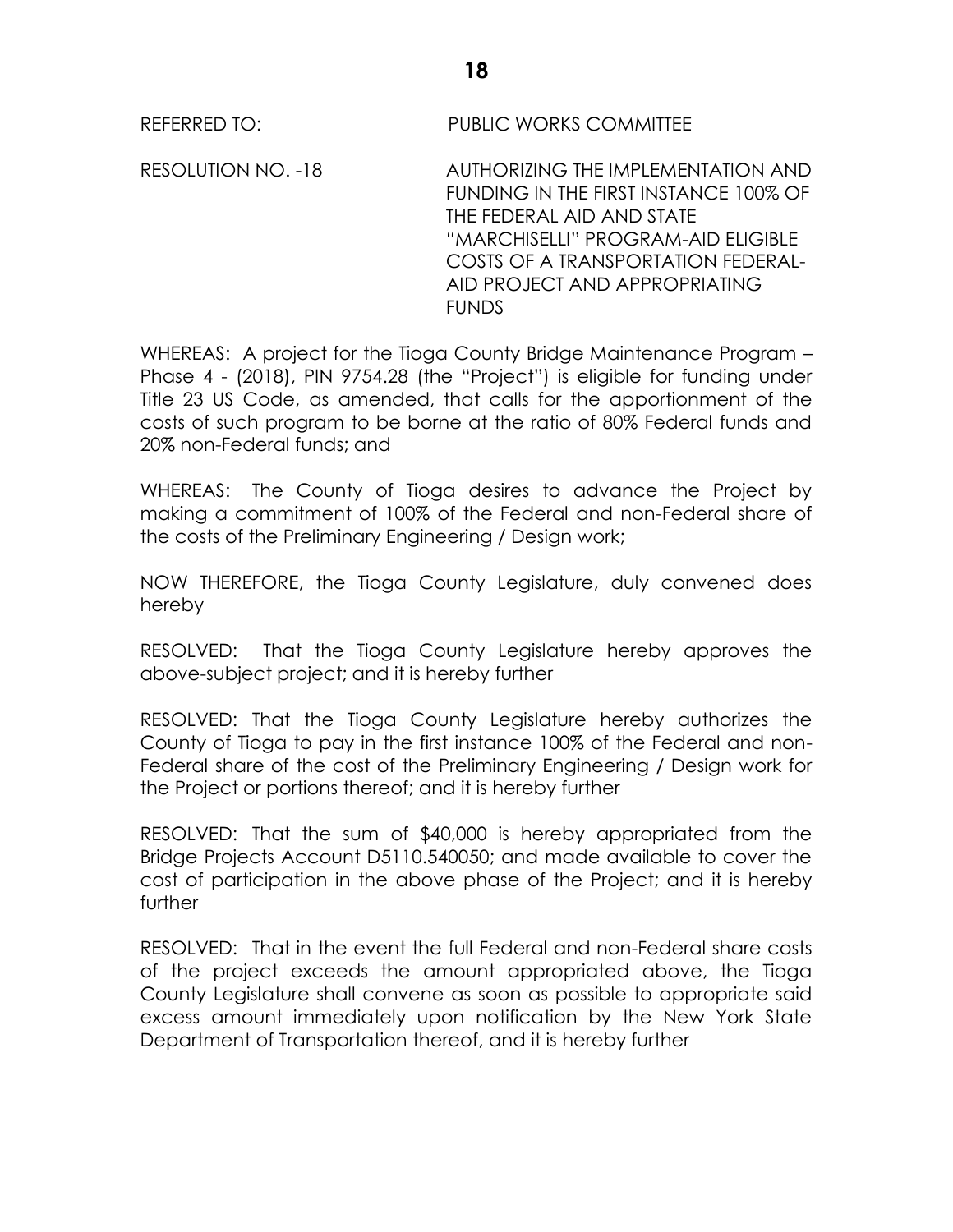RESOLVED: That the Chair of the Tioga County Legislature be and is hereby authorized to execute all necessary Agreements, certifications or reimbursement requests for Federal Aid and/or Marchiselli Aid on behalf of the County of Tioga with the New York State Department of Transportation in connection with the advancement or approval of the Project and providing for the administration of the Project and the municipality's first instance funding of project costs and permanent funding of the local share of federal-aid and state-aid eligible Project costs and all Project costs within appropriations therefore that are not so eligible, and it is hereby further

RESOLVED: That a certified copy of this resolution be filed with the New York State Commissioner of Transportation by attaching it to any necessary Agreement in connection with the Project, and it is hereby further

RESOLVED: That this Resolution shall take effect immediately.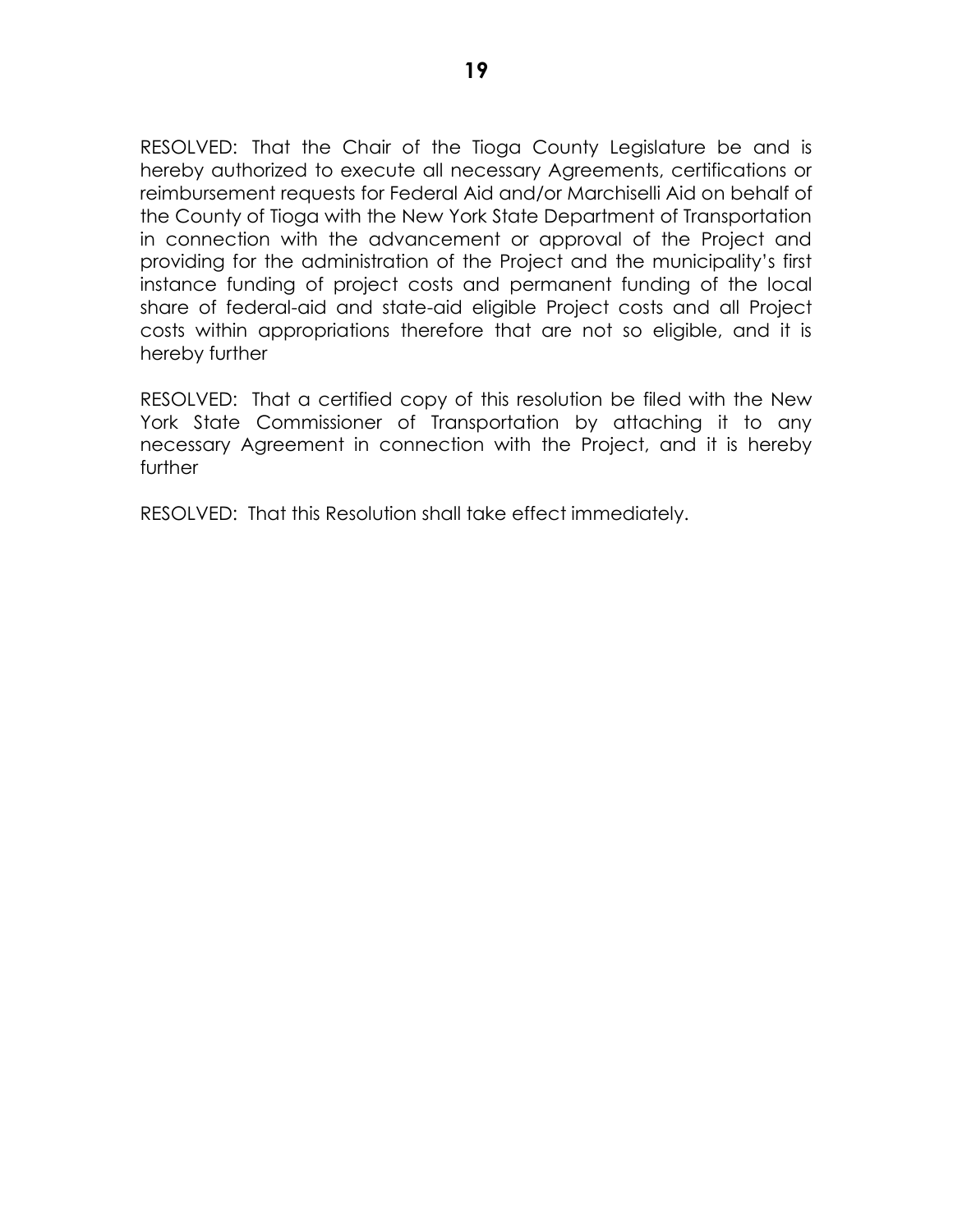RESOLUTION NO. -18 ACCEPTANCE OF STATEWIDE INTEROPERABLE COMMUNICATIONS GRANT 2017 AND APPROPRIATION OF FUNDS AND AMEND 2018 BUDGET EMERGENCY SERVICES

WHEREAS: The Office of Homeland Security has issued a Statewide Interoperable Communications Formula-Based Grant to Tioga County which will be used for upgrading the radio communications in the county; and

WHEREAS: The Tioga County Office of Emergency Services was authorized to apply for said grant by Resolution #269-17; and

WHEREAS: The Tioga County Office of Emergency Services has been awarded said grant in the amount of \$453,399 and said funds need to be appropriated; therefore be it

RESOLVED: That the grant funds be appropriated and the 2018 budget be amended as follows:

|     | From: A3415 433063 IO17- State Aid Interop Comm Grant | \$453,399 |
|-----|-------------------------------------------------------|-----------|
| To: | A3415 520230 IO17  Radio & Equipment                  | \$410,000 |

A3415 540140 IO17 Contracted Services \$ 43,399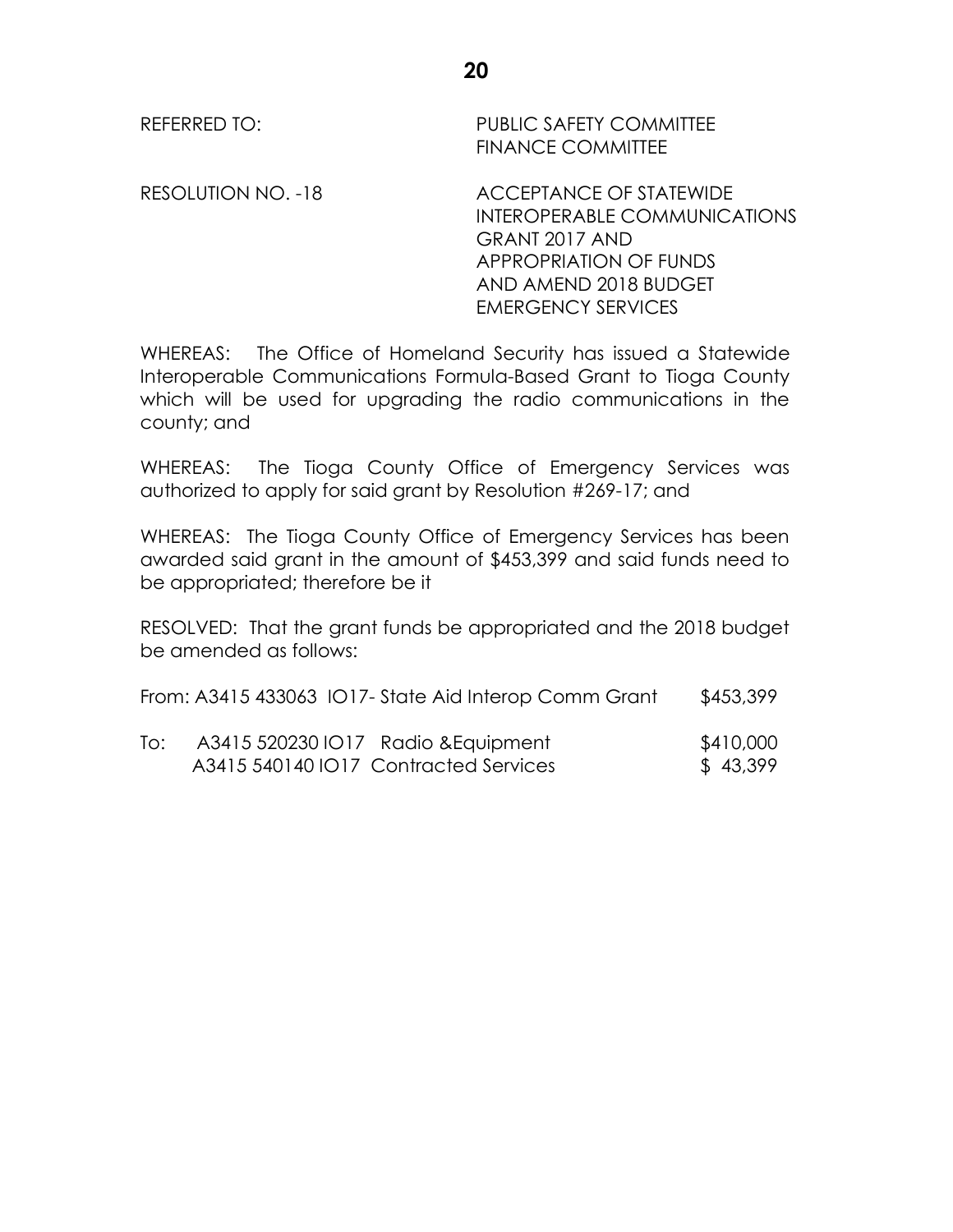REFERRED TO: PUBLIC SAFETY COMMITTEE FINANCE COMMITTEE

RESOLUTION NO. -18 AUTHORIZE THE SUBMISSION OF TECHNICAL RESCUE GRANT EMERGENCY SERVICES

WHEREAS: The Department of Homeland Security has issued a Technical Rescue Grant; and

WHEREAS: County Policy #47 requires that a resolution be approved before any such grant applications are submitted; and

WHEREAS: The Technical Rescue Grant application needs to be submitted by April 17th; therefore be it

RESOLVED: That the Tioga County Office of Emergency Services be authorized to apply for this grant.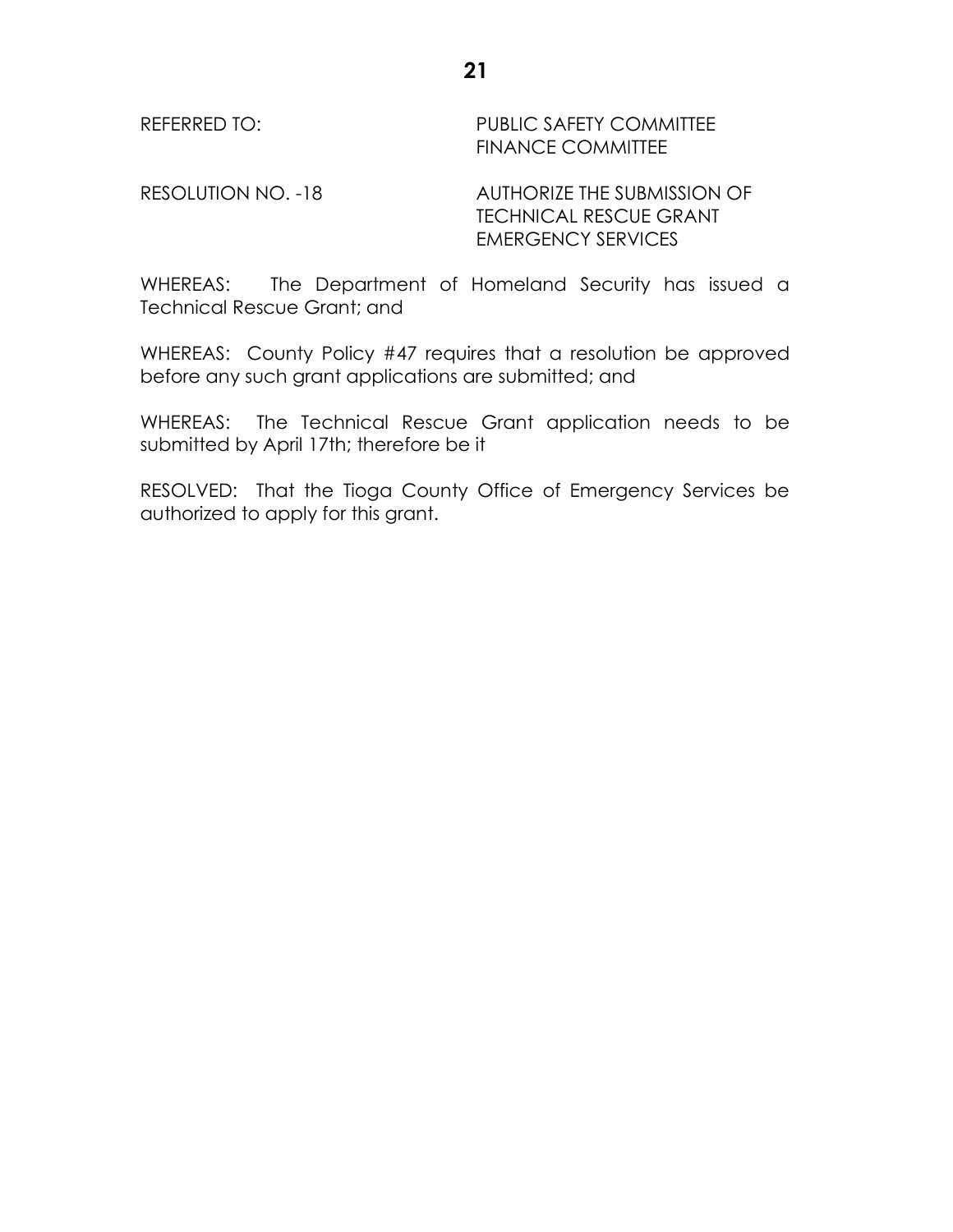REFERRED TO: PUBLIC SAFETY COMMITTEE FINANCE COMMITTEE

RESOLUTION NO. -18 AUTHORIZE THE SUBMISSION OF CRITICAL INFRASTRUCTURE GRANT PROGRAM APPLICATION (CIGP) EMERGENCY SERVICES

WHEREAS: The Department of Homeland Security has issued a grant of \$50,000 to mitigate risk and enhance protection of critical infrastructure sites; and

WHEREAS: County Policy #47 requires that a resolution be approved before any such grant applications are submitted; and

WHEREAS: The Critical Infrastructure Grant application needs to be submitted by April 18th; therefore be it

RESOLVED: That the Tioga County Office of Emergency Services be authorized to apply for this grant.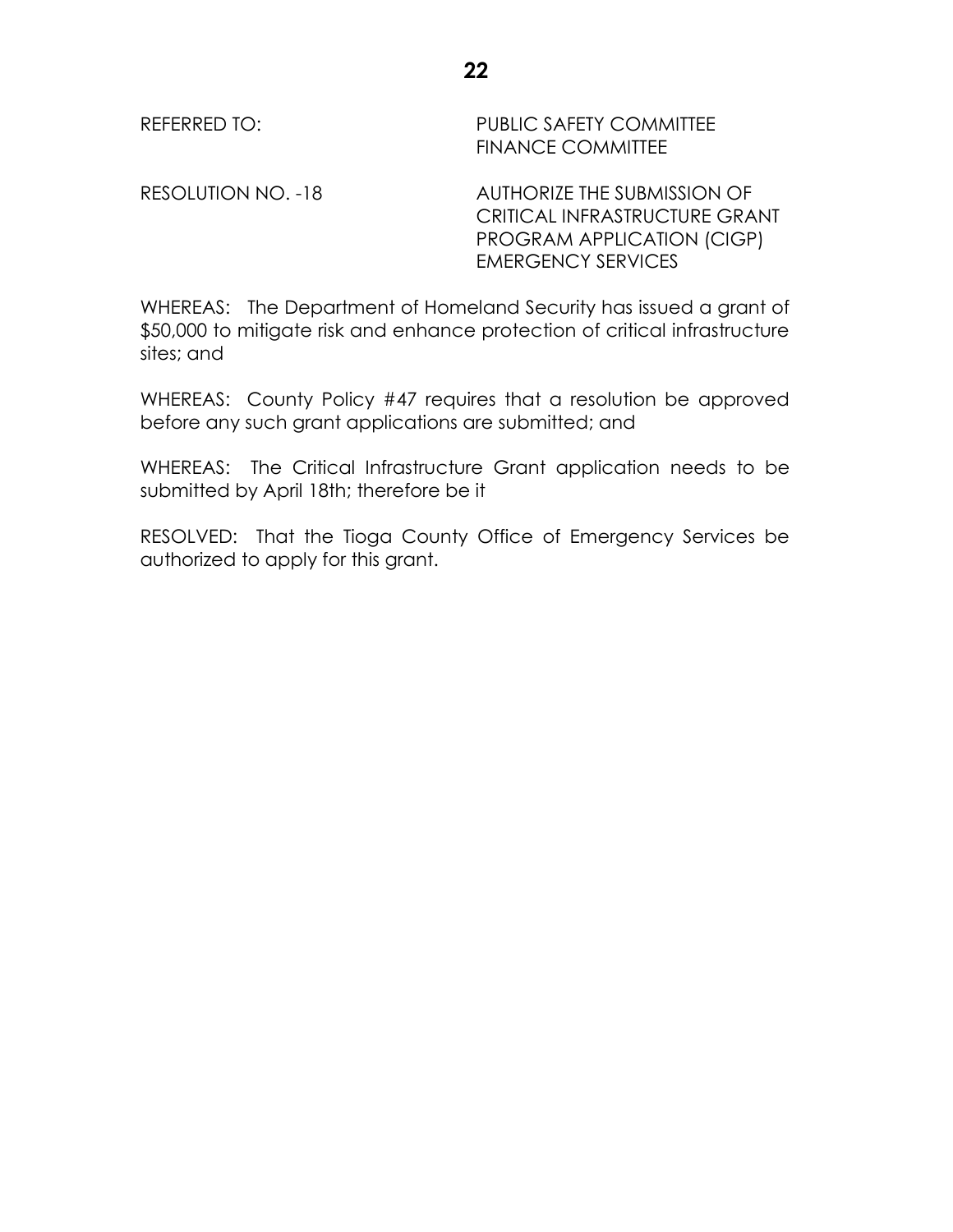REFERRED TO: PUBLIC SAFETY FINANCE

RESOLUTION NO. -18 RE-ESTABLISH PRIOR YEAR SHSP 17 GRANT AND AMEND 2018 BUDGET

WHEREAS: Prior Year Grants need to be re-established for the remaining unspent balance as of year-end 2017 for purchase or completion in 2018; and

WHEREAS: The 25% portion of the SHSP 17 Grant Funds were not reestablished or budgeted in the 2018 fiscal year and \$17,495.00 of unspent grant funds are available; and

WHEREAS: The funds for the SHSP 17 need to be expended and are 100% reimbursable; therefore be it

RESOLVED: That the following accounts and amounts be re-established and the 2018 Budget be amended:

| <b>RESO 260-17</b><br>SHSP <sub>17</sub>        | Amt to Establish |
|-------------------------------------------------|------------------|
| A3361 433567 SHS17 State Aid Home Land Security | \$17,495.00      |
| A3361 520230 SHS17 Radio & Equipment            | \$17,495.00      |

And be it further

RESOLVED: That any applicable corresponding revenue sources or reserve account funds per prior Resolution shall also be re-established in the 2018 modified budget.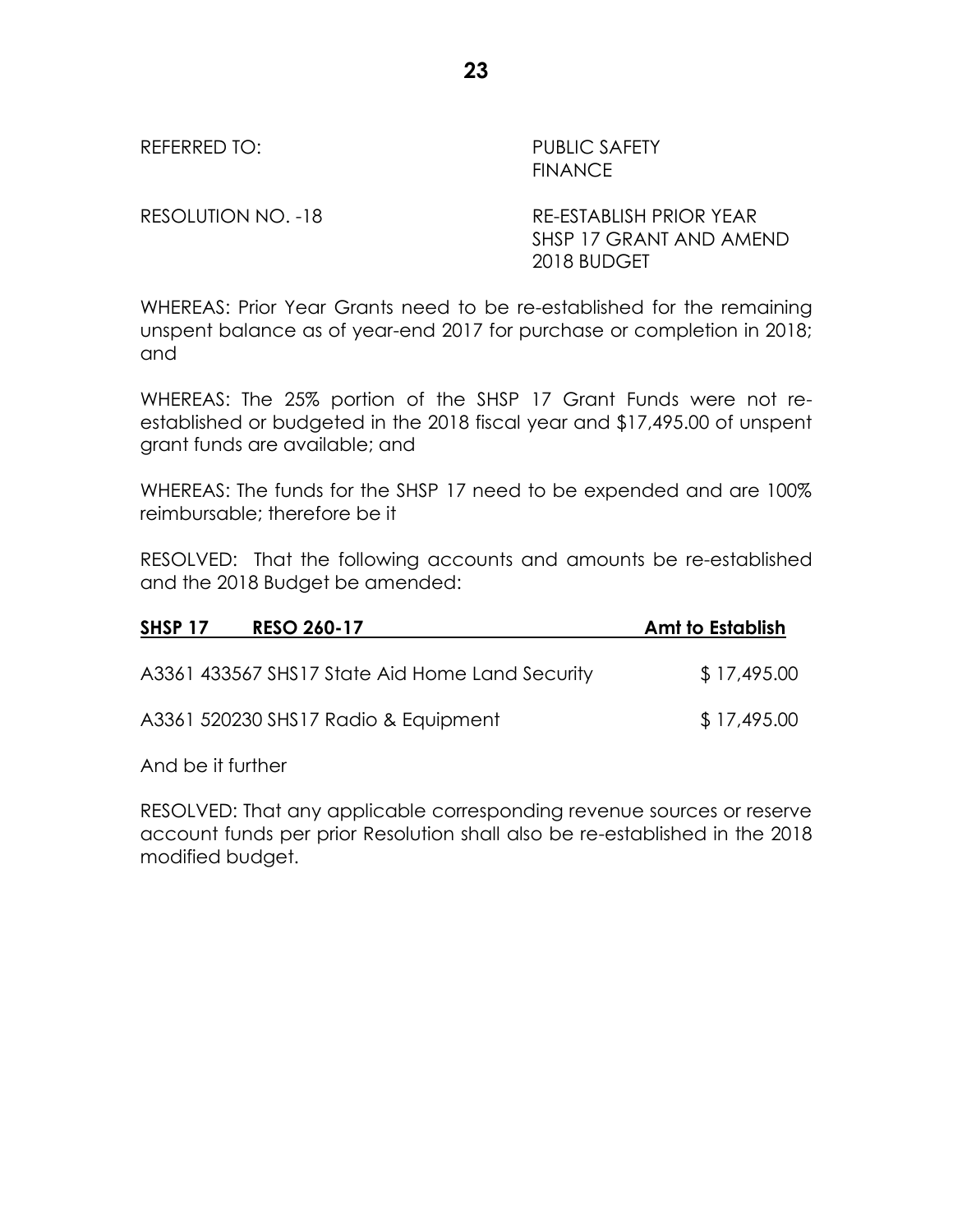## REFERRED TO: HEALTH & HUMAN SERVICES COMMITTEE FINANCE COMMITTEE

# RESOLUTION NO. -18 APPROPRIATE FUNDS AND 2018 BUDGET AMENDMENT YOUTH PROGRAMS

WHEREAS: Additional funding has been awarded to Tioga County Youth Programs from the Office of Children and Family Services to raise awareness about sexually exploited youth; and

WHEREAS: Appropriation of funds and budget amendments require Legislative approval; therefore be it

RESOLVED: That funding be appropriated and the 2018 Budget be amended as follows:

|     | From: A7310.438200 State Aid-Youth Programs                                                                                                                 | \$30,000                                           |
|-----|-------------------------------------------------------------------------------------------------------------------------------------------------------------|----------------------------------------------------|
| To: | A7310.540010 Advertising<br>A7310.540140 Contracting Service<br>A7310.540420 Office Supplies<br>A7310.540485 Printing/Paper<br>A7310.540487 Program Expense | \$5,000<br>\$14,000<br>750<br>\$<br>1,000<br>3,250 |
|     | A7310.540733 Training                                                                                                                                       | 6,000                                              |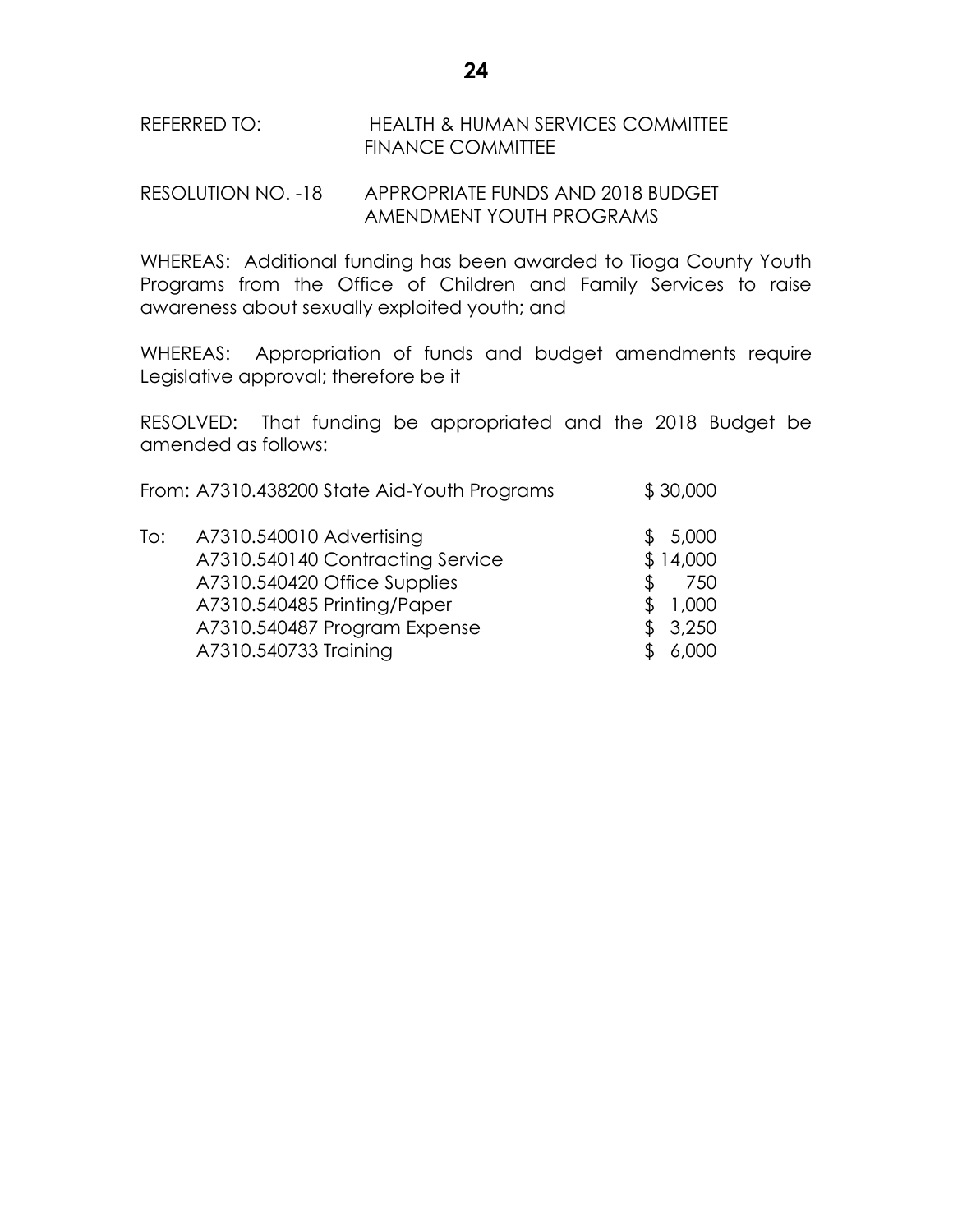## REFERRED TO: ADMINISTRATIVE SERVICES COMMITTEE FINANCE COMMITTEE

RESOLUTION NO. -18 **BUDGET MODIFICATION** VETERANS' SERVICE AGENCY

WHEREAS: Tioga County Department of Mental Hygiene(TCDMH) has reallocated 2018 state aid to be passed through to Tioga County Veterans' Service Agency(TCVSA); and

WHEREAS: The funding is specifically designated for Outreach program deliverables; and

WHEREAS: TCDMH has already allocated this funding in its 2018 budget; yet this will require a 2018 budget modification and transfer of funds within TCVSA; and

WHEREAS: Budget Modification and Appropriation of Funds requires Legislative approval; therefore be it

RESOLVED: That the 2018 Veterans' budget be modified and funding be appropriated as follows:

| To: | A6510 540010 Advertising |                                    | \$1,000.00 |
|-----|--------------------------|------------------------------------|------------|
|     |                          | A6510 540220 Automobile Fuel       | \$1,000.00 |
|     | A6510 540360 Meals/Food  |                                    | \$1,000.00 |
|     |                          | A6510 540420 Office Supplies       | \$500.00   |
|     |                          | A6510 540485 Printing/Paper        | \$500.00   |
|     |                          | A6510 540640 Supplies (Not Office) | \$1,250.00 |
|     |                          | A6510 540733 Training/All Other    | \$750.00   |
|     |                          |                                    |            |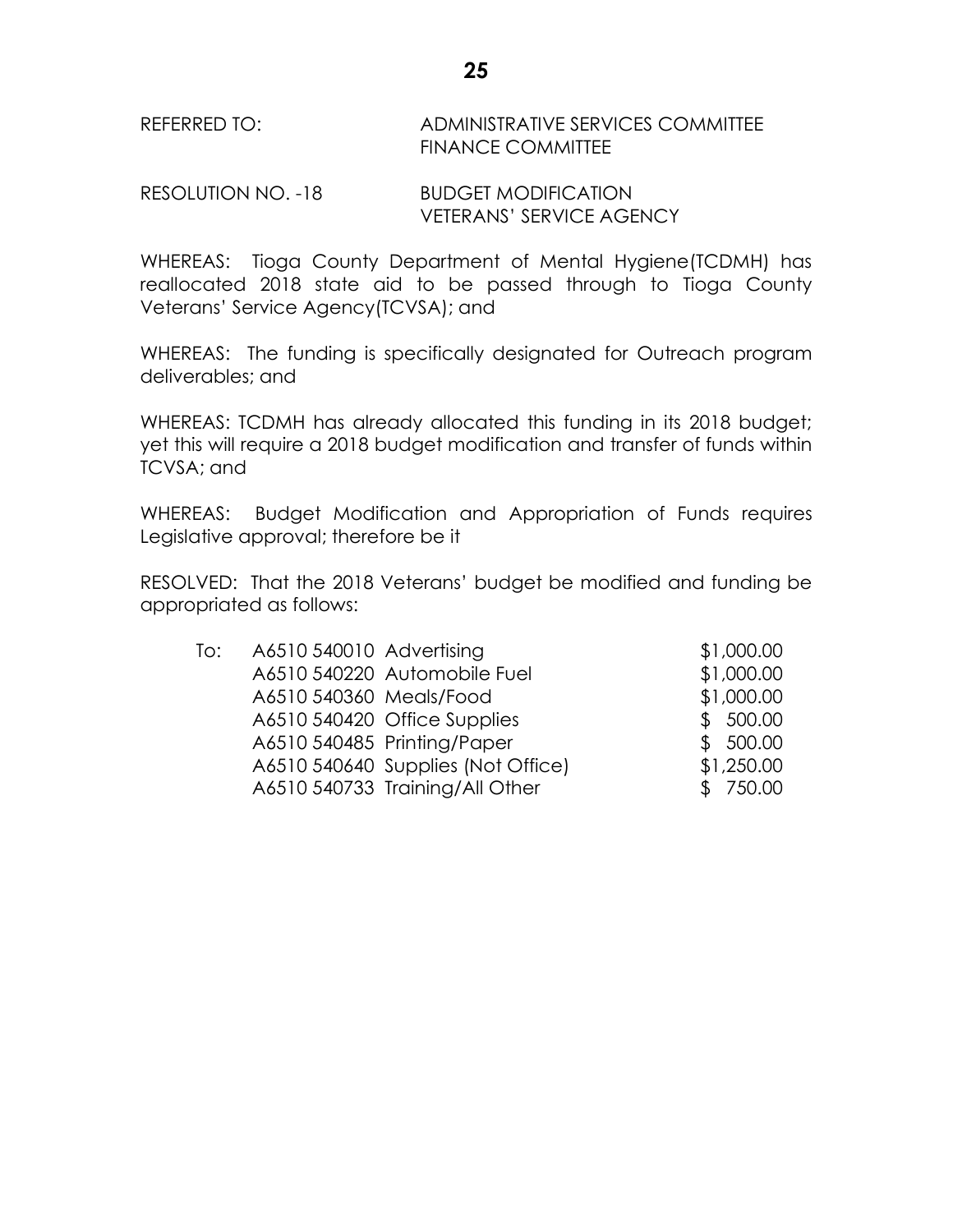REFERRED TO: FINANCE/LEGAL COMMITTEE

RESOLUTION NO. -18 AUTHORIZE PURCHASE OF ANNUITY, TRANSFER FUNDS FROM CONTINGENCY AND AMEND 2018 **BUDGET** 

WHEREAS: Daryl Williams was employed by the Tioga County Sheriff's Department before retiring in 2009; and

WHEREAS: Daryl Williams made a claim that he was underpaid for past due employee benefits through no fault of his own; and

WHEREAS: Tioga County has examined the claim and wishes to resolve the matter by reimbursing Daryl Williams for underpaid benefits; and

WHEREAS: A payment to Daryl Williams for past benefits was authorized by resolution number 79-18; and

WHEREAS: The Tioga County Legislature wishes to arrange for future payments through a 40 year annuity as set forth in a Settlement Agreement; and

WHEREAS: Transfer of Funds from Contingency Account and Budget amendments requires Legislative Approval; therefore be it

RESOLVED: That the Tioga County Legislature authorizes the County Attorney to resolve the Daryl Williams claim and reimburse Daryl Williams for past and future underpaid benefits; and be it further

RESOLVED: That the Tioga County Legislature authorizes the purchase of an annuity for Daryl Williams' benefit to resolve future payments and that payment be made to MetLife Assignment Company, Inc. in the amount of \$242,759.41 for the purchase of said annuity; and be it further

RESOLVED: That the following transfers be made from contingency to the Interfund Reserve and from the Interfund Reserve to Judgment and Claims to make said payment and to replenish funds depleted from the liability account:

|       | From: A1990 540715 Contingency Account | \$272,759.41 |
|-------|----------------------------------------|--------------|
| To: L | A9901 590715 Interfund Expense         | \$272,759.41 |
|       | From: CI1910 450310 Interfund Revenue  | \$272,759.41 |
| To:   | CI1930 540270 Judgments and Claims     | \$272,759.41 |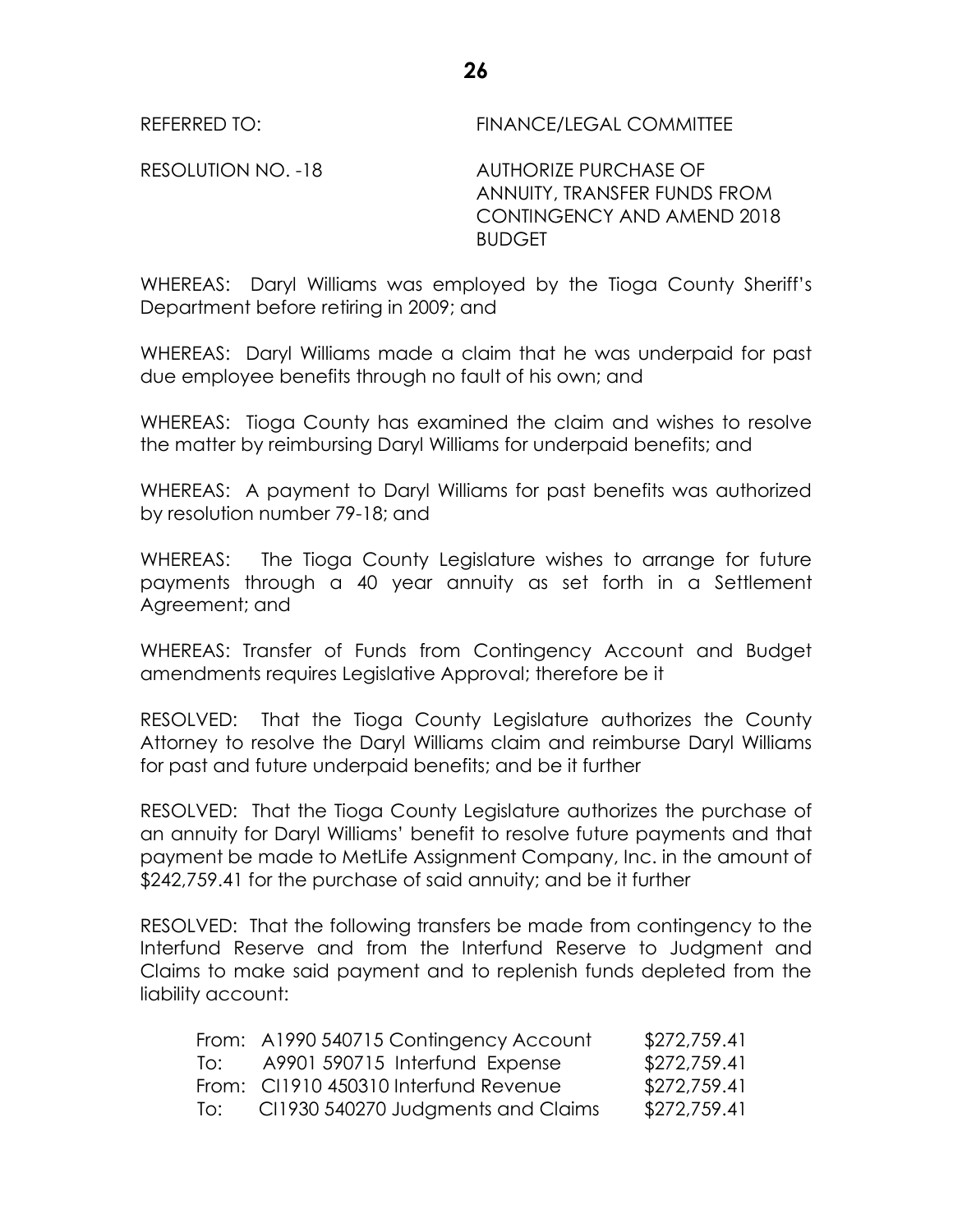REFERRED TO: PUBLIC WORKS PERSONNEL

RESOLUTION NO. -18 CREATE TWO (2), FULL-TIME TEMPORARY CONSTRUCTION INSPECTOR POSITIONS PUBLIC WORKS

WHEREAS: There will be a need for the Public Works Department to employ inspectors to monitor construction projects occurring on county roads and bridges during the 2018 construction season; and

WHEREAS: The Commissioner of Public Works has identified a cost savings by creating two (2) full-time, temporary Construction Inspectors who possess the necessary credentials through the National Institute for Certification in Engineering Technologies (NICET) and to work for a duration of at least 12, but no more than 25 weeks during 2018; therefore be it

RESOLVED: That the Commissioner of Public Works is hereby authorized to create two (2) full-time, temporary Construction Inspector positions effective May 1, 2018 at an hourly range between \$25.00 (NICET Level II) to \$50.00 (NICET Level IV); and be it further

RESOLVED: That two (2) Construction Inspectors will be employed for a temporary duration not to exceed 25 weeks.